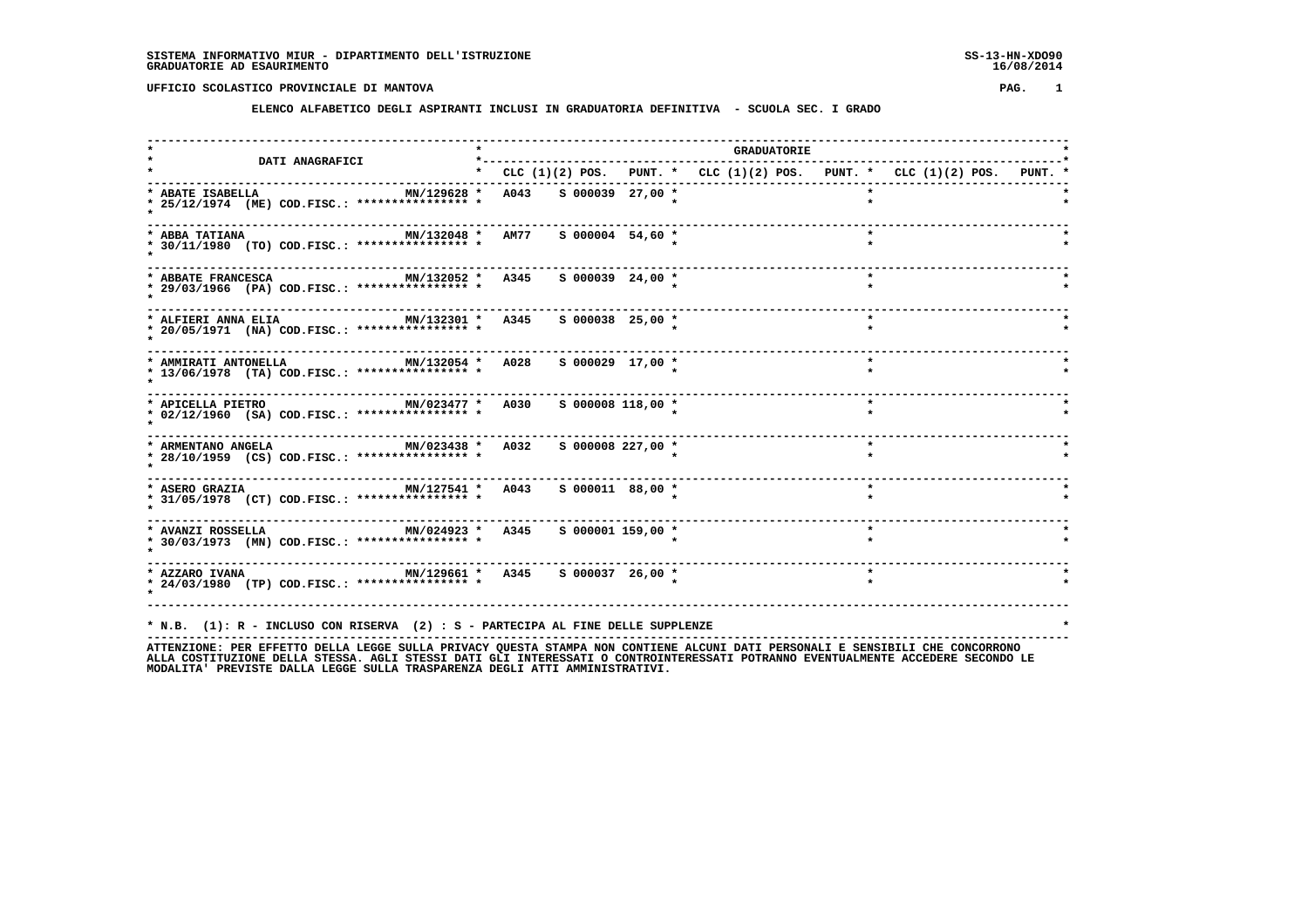**ELENCO ALFABETICO DEGLI ASPIRANTI INCLUSI IN GRADUATORIA DEFINITIVA - SCUOLA SEC. I GRADO**

|                                                                                                                                                         |      |                         |                                        | <b>GRADUATORIE</b> |         |                                                                           |  |
|---------------------------------------------------------------------------------------------------------------------------------------------------------|------|-------------------------|----------------------------------------|--------------------|---------|---------------------------------------------------------------------------|--|
| <b>DATI ANAGRAFICI</b>                                                                                                                                  |      | ----------------------- |                                        |                    |         | * CLC (1)(2) POS. PUNT. * CLC (1)(2) POS. PUNT. * CLC (1)(2) POS. PUNT. * |  |
| MN/026156 *<br>* AZZOLA ANITA<br>* 04/11/1968 (MN) COD.FISC.: **************** *                                                                        | A345 | S 000042 18,00 *        |                                        |                    |         |                                                                           |  |
| MN/129568 * A028<br>* BACCARI ROSSANA<br>* 20/04/1975 (CS) COD.FISC.: **************** *                                                                |      | $S$ 000019 35,00 $*$    |                                        |                    | $\star$ |                                                                           |  |
| MN/024948 * A345<br>* BACCHI SARA<br>* 19/09/1977 (MN) COD.FISC.: **************** *                                                                    |      |                         | s 000029 31,00 * A545 s 000005 28,00 * |                    |         |                                                                           |  |
| MIN/020157 * A028<br>* BAJOCCHI ENZO<br>* 11/10/1959 (MN) COD.FISC.: **************** *                                                                 |      | $S$ 000025 24,00 *      |                                        |                    | $\star$ |                                                                           |  |
| MN/026127 * A028<br>* BANDERA ELENA<br>* 14/09/1977 (MN) COD.FISC.: **************** *                                                                  |      | $S$ 000008 120,00 $*$   |                                        |                    | $\star$ |                                                                           |  |
| MN/026141 * A043<br>* BARDINI ANDREA<br>* 04/02/1980 (MN) COD.FISC.: **************** *                                                                 |      | S 000038 28,00 *        |                                        |                    | $\star$ |                                                                           |  |
| MN/127438 * A043<br>* BARILLI FABIANA<br>* 26/02/1980 (MN) COD.FISC.: **************** *                                                                |      | S 000029 39,00 *        |                                        |                    | $\star$ |                                                                           |  |
| * BASSANI MARCO <b>MN/022627 *</b> A030<br>* 17/08/1962 (MN) COD.FISC.: **************** *                                                              |      | S 000002 164,00 *       |                                        |                    | $\star$ |                                                                           |  |
| * 30/10/1980 (CS) COD.FISC.: **************** *                                                                                                         |      |                         |                                        |                    | $\star$ |                                                                           |  |
| MN/020457 * A245  S 000005 18,00 * A345  S 000028 32,00 * A545  S 000008 25,00 *<br>* BELLINI CINZIA<br>* 08/11/1968 (MN) COD.FISC.: **************** * |      |                         |                                        |                    |         |                                                                           |  |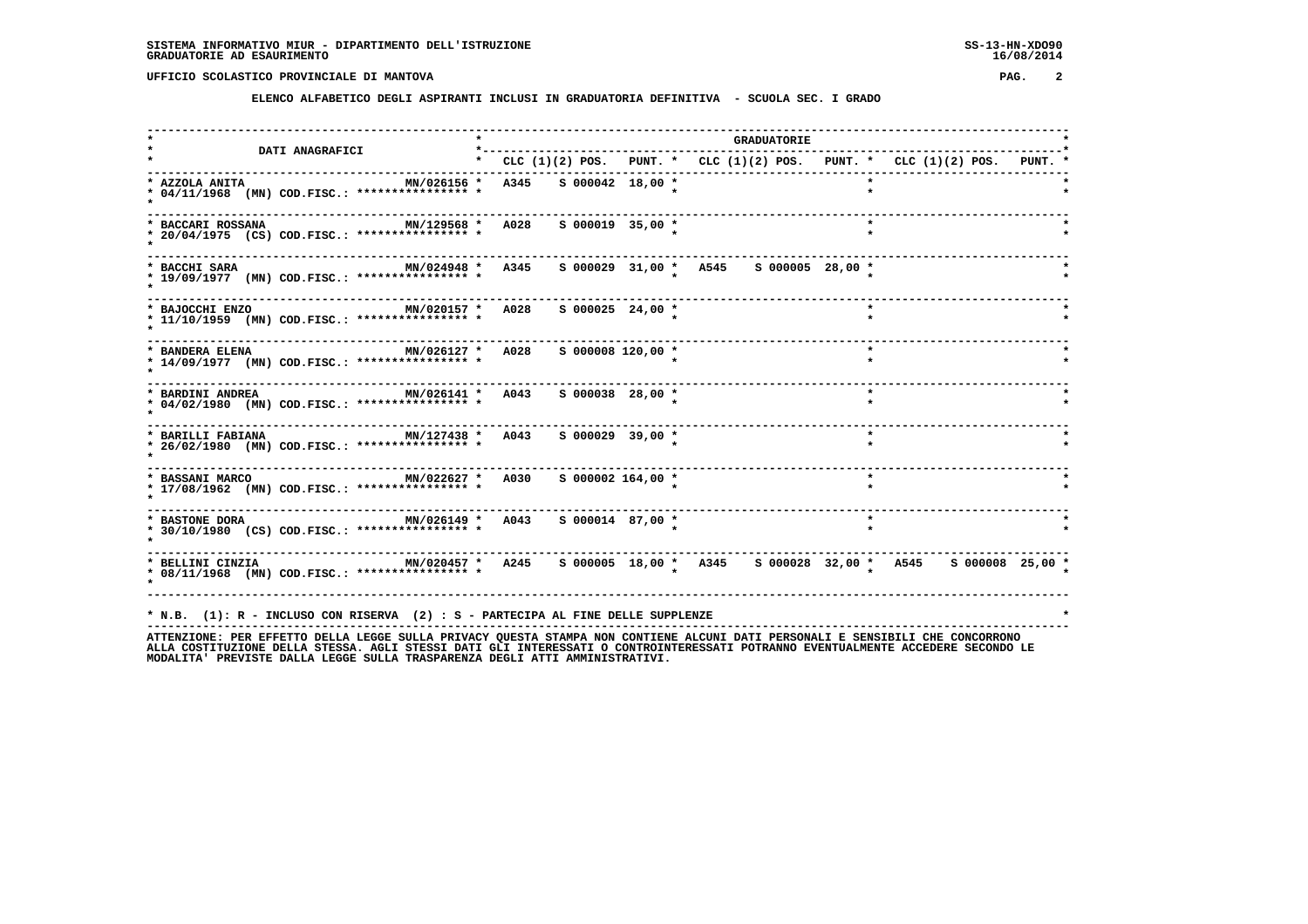**ELENCO ALFABETICO DEGLI ASPIRANTI INCLUSI IN GRADUATORIA DEFINITIVA - SCUOLA SEC. I GRADO**

| <b>DATI ANAGRAFICI</b>                                                                                                               | $*$ $-$ |                       |                       |                                                                                 | <b>GRADUATORIE</b> |         |  |  |
|--------------------------------------------------------------------------------------------------------------------------------------|---------|-----------------------|-----------------------|---------------------------------------------------------------------------------|--------------------|---------|--|--|
|                                                                                                                                      |         |                       |                       | * CLC $(1)(2)$ POS. PUNT. * CLC $(1)(2)$ POS. PUNT. * CLC $(1)(2)$ POS. PUNT. * |                    |         |  |  |
| * BELLINI ELENA<br>MN/026168 *<br>* 11/10/1974 (MN) COD.FISC.: **************** *                                                    |         | A032 S 000023 90,00 * |                       |                                                                                 |                    |         |  |  |
| MN/023887 * A028<br>* BENE NUNZIA<br>* 02/01/1959 (NA) COD.FISC.: **************** *                                                 |         |                       | $S$ 000003 137,00 $*$ |                                                                                 |                    | $\star$ |  |  |
| MN/020139 * A030<br>* BENEDINI ROBERTA<br>* 01/07/1963 (MN) COD.FISC.: **************** *                                            |         |                       | $S$ 000005 142,00 *   |                                                                                 |                    | $\star$ |  |  |
| MN/127440 * A043<br>* BENLODI ALESSIA<br>* 26/10/1981 (MN) COD.FISC.: **************** *                                             |         |                       | S 000015 87,00 *      |                                                                                 |                    | $\star$ |  |  |
| MN/129592 * A345<br>* BERARDI AMALIA MANUELA<br>* 19/08/1978 (CS) COD.FISC.: **************** *                                      |         |                       | $S$ 000018 87,00 *    |                                                                                 |                    | $\star$ |  |  |
| MN/026185 * A043<br>* BERGOMI PATRIZIA<br>* 17/03/1972 (MN) COD.FISC.: **************** *                                            |         |                       | S 000005 104,00 *     |                                                                                 |                    | $\star$ |  |  |
| $MN/129595 * A043 S00002372,00*$<br>* BERNABE' SONIA<br>* 23/07/1979 (TN) COD.FISC.: **************** *                              |         |                       |                       |                                                                                 |                    | $\star$ |  |  |
| * BERNABENI LUCA<br>$MN/132043$ * AC77<br>* 15/09/1986 (MN) COD.FISC.: **************** *                                            |         |                       | S 000001 131,00 *     |                                                                                 |                    | $\star$ |  |  |
| -------------------------<br>MN/026186 * A032<br>* BERNARDELLI PAOLA<br>* 09/04/1974 (MN) COD.FISC.: *************** *               |         |                       | S 000018 127,00 *     |                                                                                 |                    | $\star$ |  |  |
| * BILLA SONIA                           MN/132087 *   A345     S 000032   30,00 *<br>* 20/03/1971 (ME) COD.FISC.: **************** * |         |                       |                       |                                                                                 |                    |         |  |  |
|                                                                                                                                      |         |                       |                       |                                                                                 |                    |         |  |  |
| * N.B. (1): R - INCLUSO CON RISERVA (2) : S - PARTECIPA AL FINE DELLE SUPPLENZE                                                      |         |                       |                       |                                                                                 |                    |         |  |  |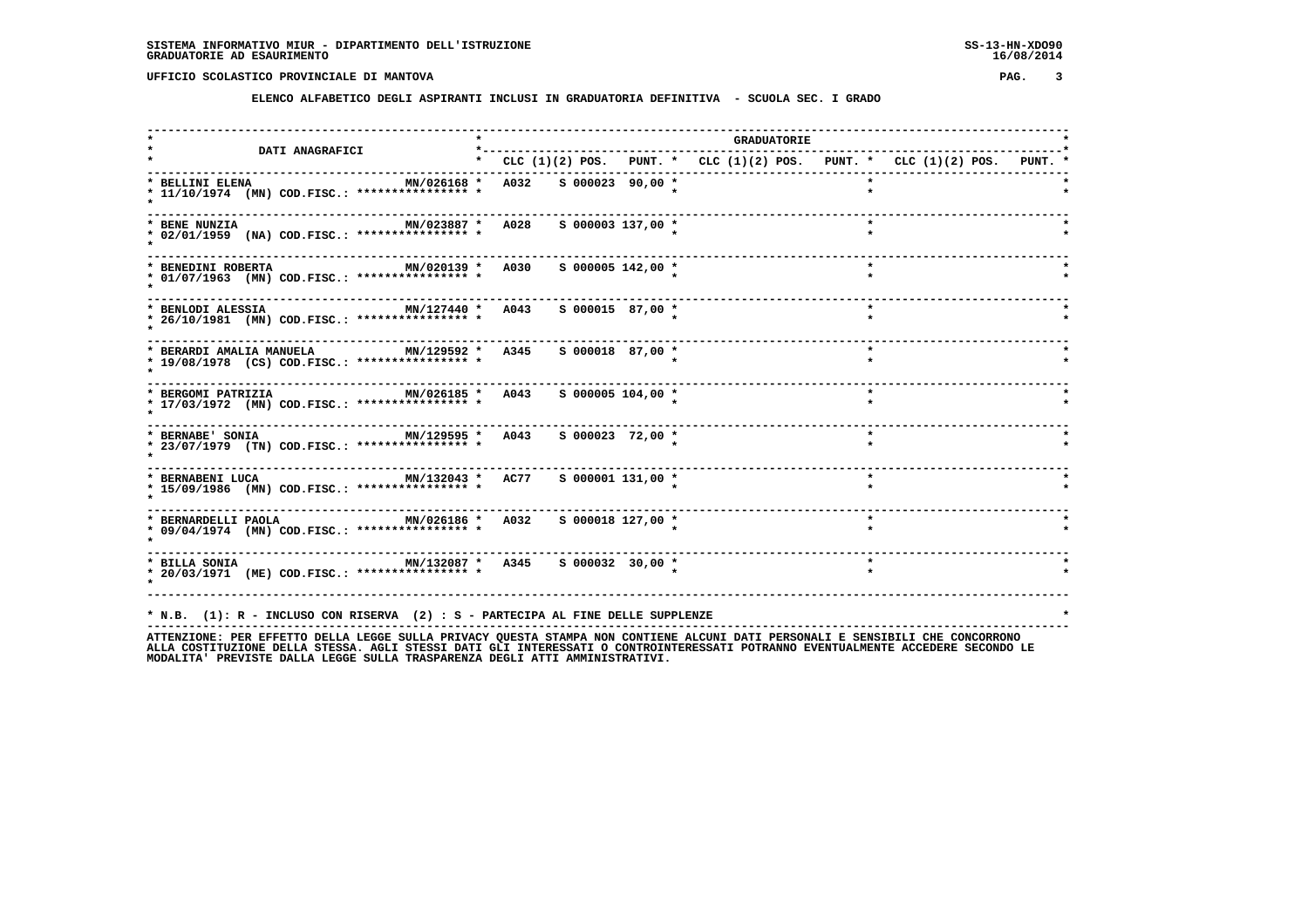**ELENCO ALFABETICO DEGLI ASPIRANTI INCLUSI IN GRADUATORIA DEFINITIVA - SCUOLA SEC. I GRADO**

| <b>DATI ANAGRAFICI</b>                                                                                                                                                                             |                                                                           |  | <b>GRADUATORIE</b> |         |  |
|----------------------------------------------------------------------------------------------------------------------------------------------------------------------------------------------------|---------------------------------------------------------------------------|--|--------------------|---------|--|
|                                                                                                                                                                                                    | * CLC (1)(2) POS. PUNT. * CLC (1)(2) POS. PUNT. * CLC (1)(2) POS. PUNT. * |  |                    |         |  |
| * BOLLINI ANTONELLA<br>* 15/11/1966 (MN) COD.FISC.: **************** *                                                                                                                             | MN/022493 * A345 S 000014 110,00 *                                        |  |                    |         |  |
| MN/132089 * A245<br>* BONAVENTURA DANIELA VENERA<br>* 05/05/1979 (ME) COD.FISC.: **************** *                                                                                                | $S$ 000001 103,00 $*$                                                     |  |                    |         |  |
| * BORTOLOTTI ANNAMARIA<br>* 12/11/1969 (MN) COD.FISC.: **************** *                                                                                                                          | MN/022967 * A345 S 000033 28,00 *                                         |  |                    | $\star$ |  |
| * BOTTASSI PATRIZIA<br>* 21/08/1958 (MN) COD.FISC.: **************** *                                                                                                                             | MN/022509 * A545 S 000009 24,00 *                                         |  |                    | $\star$ |  |
| MN/026239 * A028<br>* BRASILE VINCENZA<br>* 08/06/1974 (TP) COD.FISC.: **************** *                                                                                                          | S 000002 138,00 *                                                         |  |                    | $\star$ |  |
| MN/026199 * A345<br>* CALEFFI RICCARDO<br>* 16/11/1980 (MN) COD.FISC.: **************** *                                                                                                          | S 000006 138,00 *                                                         |  |                    | $\star$ |  |
| MN/132092 * A043<br>* CAMMARASANA ROSANNA<br>* 09/02/1978 (TP) COD.FISC.: **************** *                                                                                                       | S 000001 127,00 *                                                         |  |                    | $\star$ |  |
| MN/129631 * A028 S 000005 129,00 *<br>* CANNIZZARO PIETRO<br>* 05/10/1968 (AG) COD.FISC.: **************** *                                                                                       |                                                                           |  |                    | $\star$ |  |
| MN/022894 * A345 S 000003 146,00 *<br>* CANTADORI MARINA<br>* 01/07/1966 (MN) COD.FISC.: **************** *                                                                                        |                                                                           |  |                    |         |  |
| * CANUTI ORSOLA                         MN/023898 *   A043     S 000045   21,00 *<br>* 21/11/1972 (MN) COD.FISC.: *************** *                                                                |                                                                           |  |                    | $\star$ |  |
| * N.B. (1): R - INCLUSO CON RISERVA (2) : S - PARTECIPA AL FINE DELLE SUPPLENZE<br>ATTENTIONE. ספס בספריים הדוזה ובמספס היו הוא המאומים המוכים המוכן המוכנים המוכנים היו היו היו הייסטים הספריים ה |                                                                           |  |                    |         |  |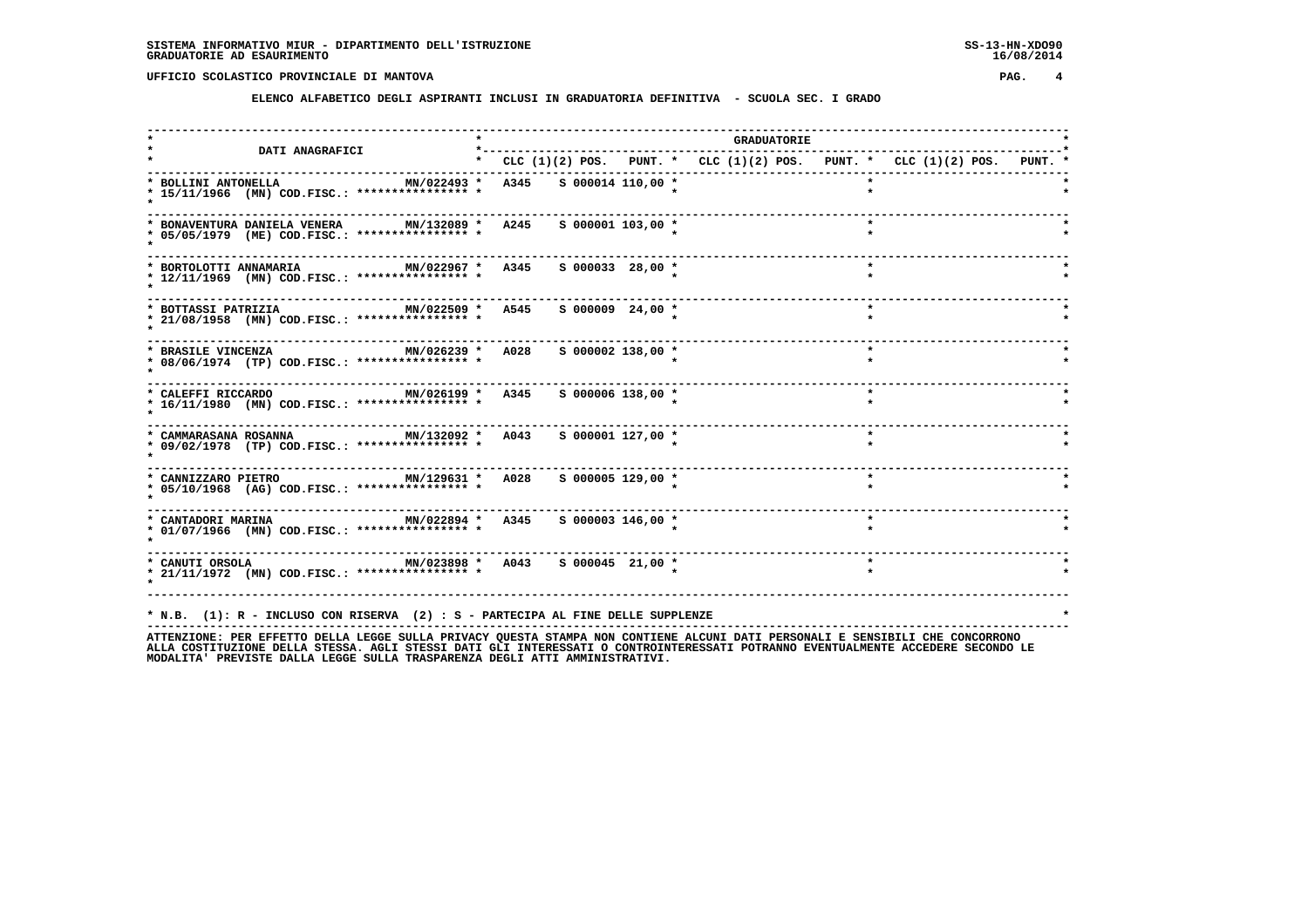**ELENCO ALFABETICO DEGLI ASPIRANTI INCLUSI IN GRADUATORIA DEFINITIVA - SCUOLA SEC. I GRADO**

|                                                                                                                                                                                                                 |  |                       |                                                                           | <b>GRADUATORIE</b> |         |  |  |
|-----------------------------------------------------------------------------------------------------------------------------------------------------------------------------------------------------------------|--|-----------------------|---------------------------------------------------------------------------|--------------------|---------|--|--|
| <b>DATI ANAGRAFICI</b>                                                                                                                                                                                          |  |                       | * CLC (1)(2) POS. PUNT. * CLC (1)(2) POS. PUNT. * CLC (1)(2) POS. PUNT. * |                    |         |  |  |
| MN/129636 *<br>* CAPORASO ANNA<br>* 18/06/1961 (RM) COD.FISC.: **************** *                                                                                                                               |  |                       | A032 S 000020 119,00 * AJ77 S 000004 102,80 *                             |                    |         |  |  |
| * CARADONNA MARIELLA<br>MN/129878 * A028<br>* 02/11/1979 (TP) COD.FISC.: **************** *                                                                                                                     |  | $S$ 000007 124,00 *   |                                                                           |                    |         |  |  |
| MN/129884 * A032 S 000014 153,00 *<br>* CAROLI PIERALESSIO<br>* 14/03/1980 (BA) COD.FISC.: **************** *                                                                                                   |  |                       |                                                                           |                    | $\star$ |  |  |
| * CARPINELLI ANGELITA<br>MN/132100 * A043<br>* 01/10/1969 (RC) COD.FISC.: **************** *                                                                                                                    |  | S 000026 50,00 *      |                                                                           |                    | $\star$ |  |  |
| ----------------------------<br>MN/127450 * A028<br>* CASIMO ALIDA<br>* 23/07/1980 (PA) COD.FISC.: **************** *                                                                                           |  | $S$ 000012 110,00 $*$ |                                                                           |                    | $\star$ |  |  |
| MN/022767 * A345<br>* CASNICI LIVIA<br>* 29/05/1961 (EE) COD.FISC.: **************** *                                                                                                                          |  | S 000004 145,00 *     |                                                                           |                    | $\star$ |  |  |
| MN/132102 * A043 S 000036 31,00 *<br>* CENTAMORE GIUSI<br>* 19/09/1972 (SR) COD.FISC.: **************** *                                                                                                       |  |                       |                                                                           |                    | $\star$ |  |  |
| MN/129890 * A028 S 000010 111,00 *<br>* CHIANTIA LUIGI<br>* 23/04/1979 (CL) COD.FISC.: **************** *                                                                                                       |  |                       |                                                                           |                    | $\star$ |  |  |
| * CHIODI GIUSEPPE MN/020679 * A032 S 000010 211,00 *<br>* 26/05/1965 (MN) COD.FISC.: **************** *                                                                                                         |  |                       |                                                                           |                    | $\star$ |  |  |
| * CITRINITI SERENA RITA MN/129892 * A345 S 000017 87,00 *<br>* 19/10/1982 (CZ) COD.FISC.: **************** *                                                                                                    |  |                       |                                                                           |                    | $\star$ |  |  |
| * N.B. (1): R - INCLUSO CON RISERVA (2) : S - PARTECIPA AL FINE DELLE SUPPLENZE<br>ATTENTIONE. OF FEDERAL ARILLA LECCE CULLA DOTUACY OUFCRA CRANDA NON CONTIENT ALCUNI DATI DEDCONALI F CENCIDILI CUF CONCODONO |  |                       |                                                                           |                    |         |  |  |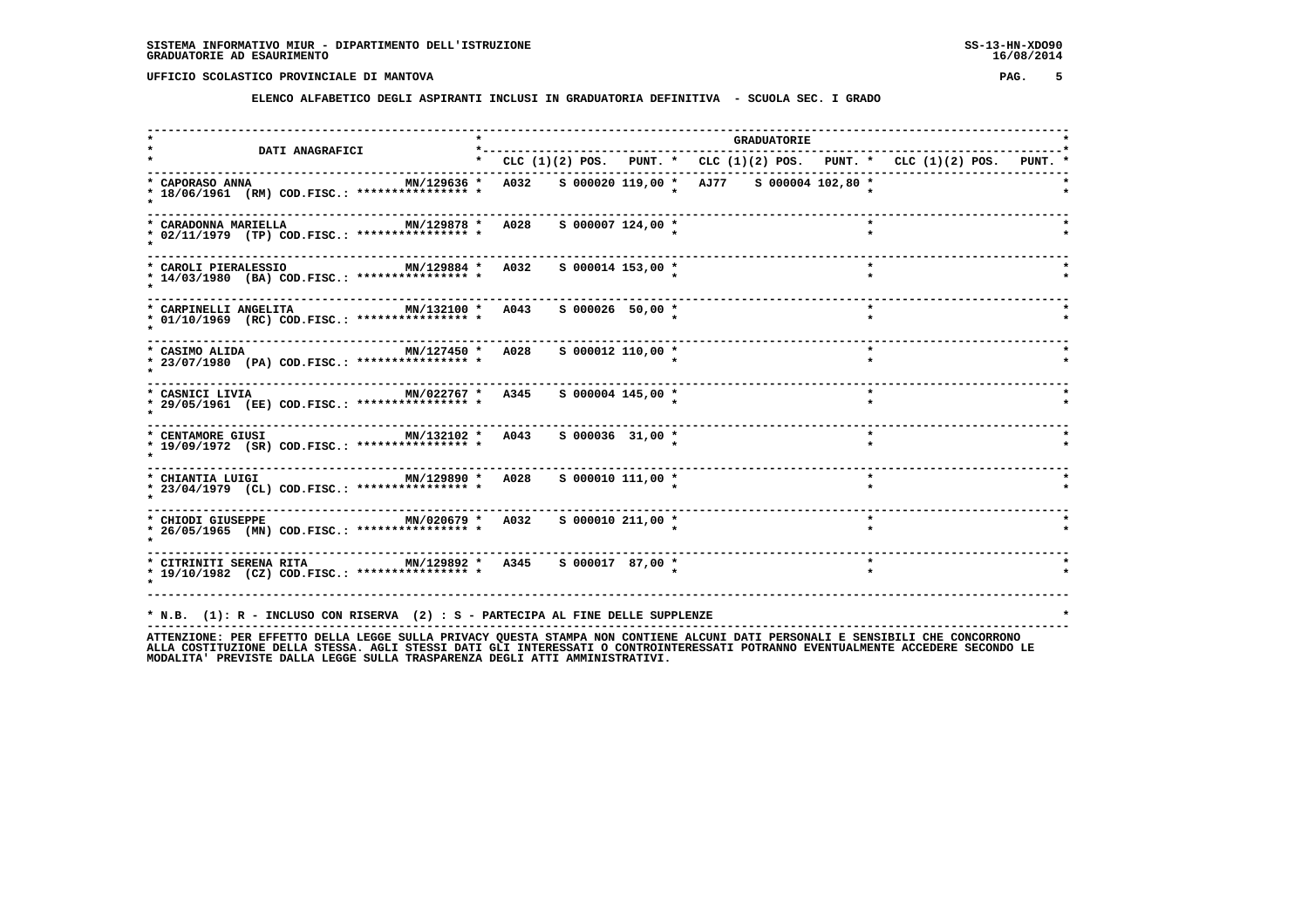**ELENCO ALFABETICO DEGLI ASPIRANTI INCLUSI IN GRADUATORIA DEFINITIVA - SCUOLA SEC. I GRADO**

| <b>DATI ANAGRAFICI</b>                                                                                      | *--------- |                     |                                                                           | <b>GRADUATORIE</b> |         |  |  |
|-------------------------------------------------------------------------------------------------------------|------------|---------------------|---------------------------------------------------------------------------|--------------------|---------|--|--|
|                                                                                                             |            |                     | * CLC (1)(2) POS. PUNT. * CLC (1)(2) POS. PUNT. * CLC (1)(2) POS. PUNT. * |                    |         |  |  |
| MN/001051 * A545 S 000004 58,00 *<br>* COMPAGNONI ANGELA<br>* 08/01/1971 (MN) COD.FISC.: **************** * |            |                     |                                                                           |                    |         |  |  |
| MN/020267 * A345<br>* COMPAGNONI CINZIA<br>* 14/01/1964 (MN) COD.FISC.: **************** *                  |            | $S$ 000026 40,00 *  |                                                                           |                    |         |  |  |
| MN/026315 * A345 S 000007 137,00 *<br>* CONTESINI ANNA<br>* 02/09/1979 (RO) COD.FISC.: **************** *   |            |                     |                                                                           |                    | $\star$ |  |  |
| MN/020356 * A345 000045 12,00 *<br>* CORRADI CRISTINA<br>* 27/08/1966 (MN) COD.FISC.: **************** *    |            |                     |                                                                           |                    | $\star$ |  |  |
| MN/129625 * A345<br>* D'AMBROSIO GABRIELLA<br>* 06/12/1971 (PA) COD.FISC.: **************** *               |            | $S$ 000013 113,00 * |                                                                           |                    | $\star$ |  |  |
| MN/132206 * A043<br>* DAVID ALESSANDRA<br>* 14/11/1979 (MN) COD.FISC.: **************** *                   |            | $S$ 000035 31,00 *  |                                                                           |                    | $\star$ |  |  |
| MN/025195 * A032 S 000015 141,00 *<br>* DE ANGELIS PAOLO<br>* 02/08/1961 (BR) COD.FISC.: **************** * |            |                     |                                                                           |                    | $\star$ |  |  |
| * 02/02/1983 (ME) COD.FISC.: **************** *                                                             |            | S 000006 124,00 *   |                                                                           |                    |         |  |  |
| * 25/03/1979 (CS) COD.FISC.: **************** *                                                             |            |                     |                                                                           |                    | $\star$ |  |  |
| * 07/01/1973 (MC) COD.FISC.: **************** *                                                             |            |                     |                                                                           |                    | $\star$ |  |  |
| * N.B. (1): R - INCLUSO CON RISERVA (2) : S - PARTECIPA AL FINE DELLE SUPPLENZE                             |            |                     |                                                                           |                    |         |  |  |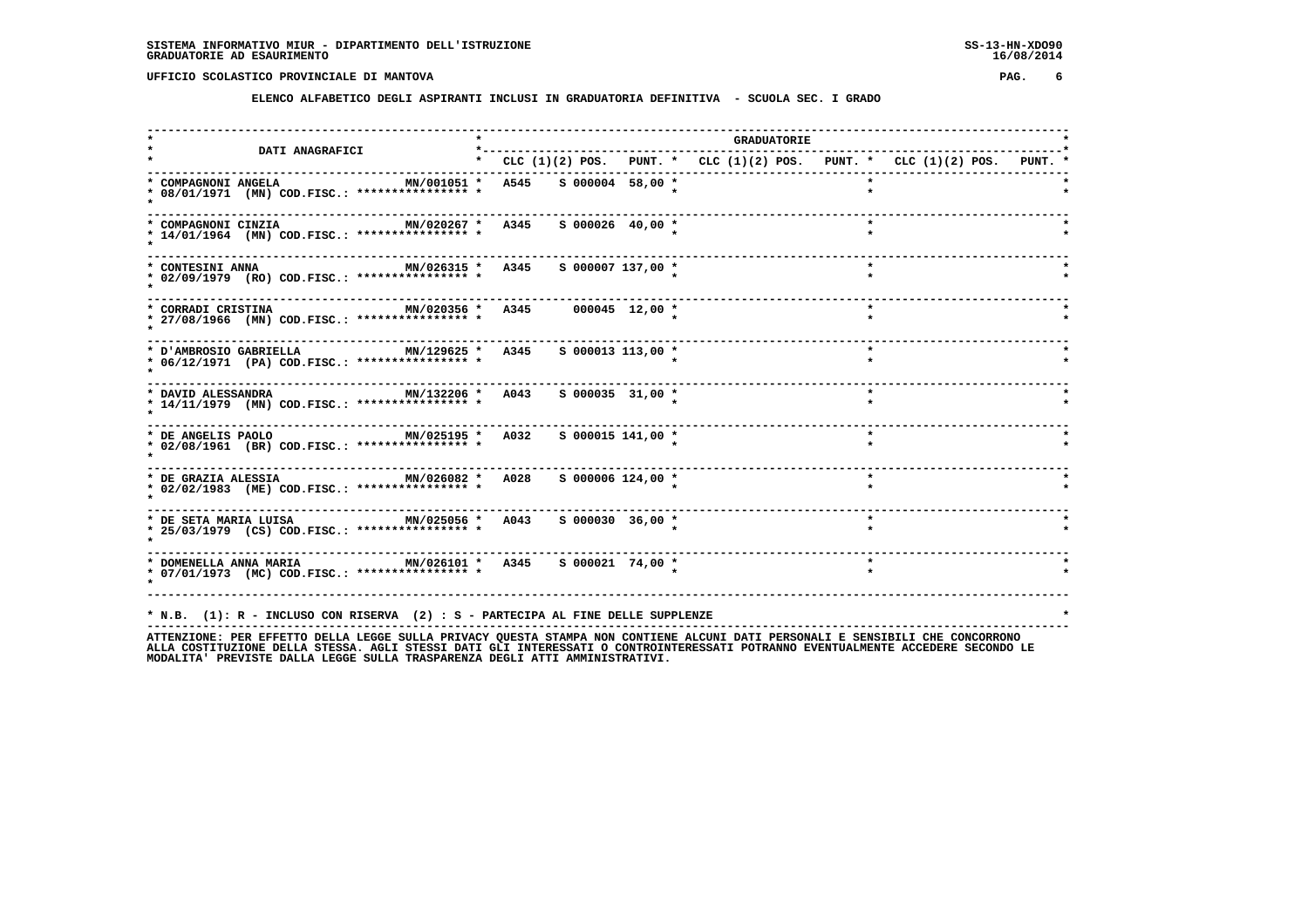**ELENCO ALFABETICO DEGLI ASPIRANTI INCLUSI IN GRADUATORIA DEFINITIVA - SCUOLA SEC. I GRADO**

| <b>DATI ANAGRAFICI</b>                                                                                                                                                                                           |                        |                    | <b>GRADUATORIE</b>                                                              |  |         |  |  |
|------------------------------------------------------------------------------------------------------------------------------------------------------------------------------------------------------------------|------------------------|--------------------|---------------------------------------------------------------------------------|--|---------|--|--|
|                                                                                                                                                                                                                  |                        |                    | * CLC $(1)(2)$ POS. PUNT. * CLC $(1)(2)$ POS. PUNT. * CLC $(1)(2)$ POS. PUNT. * |  |         |  |  |
| MN/020204 *<br>* ETOLDO GIORGIA<br>* 03/04/1969 (VA) COD.FISC.: **************** *                                                                                                                               | A032 S 000016 133,00 * |                    |                                                                                 |  |         |  |  |
| MN/127563 * A028<br>* FALANGA SIMONA<br>* 30/03/1982 (NA) COD.FISC.: **************** *                                                                                                                          |                        | S 000015 87,00 *   |                                                                                 |  |         |  |  |
| MN/132361 * A032 S 000026 46,00 *<br>* FARINA ANNA FRANCA<br>* 21/04/1968 (VA) COD.FISC.: **************** *                                                                                                     |                        |                    |                                                                                 |  | $\star$ |  |  |
| MN/020661 * A545 S 000012 14,00 *<br>* FAVA NICOLETTA<br>* 26/09/1962 (MN) COD.FISC.: **************** *                                                                                                         |                        |                    |                                                                                 |  | $\star$ |  |  |
| MN/024974 * A030<br>* FEDELE ANNA<br>* 11/01/1967 (NA) COD.FISC.: *************** *                                                                                                                              |                        | S 000010 79,00 *   |                                                                                 |  | $\star$ |  |  |
| --------------------------------<br>MN/020487 * A030<br>* FRANZETTI MASSIMO<br>* 08/02/1965 (MN) COD.FISC.: **************** *                                                                                   |                        | $S$ 000013 26,00 * |                                                                                 |  | $\star$ |  |  |
| MN/132073 * A245<br>* FUCA' CARMELIDA<br>* 11/07/1961 (AG) COD.FISC.: **************** *                                                                                                                         |                        |                    | S 000003 27,00 * A345 S 000022 56,00 *                                          |  |         |  |  |
| MN/127467 * A032<br>* GANDOLFI ANTONELLA<br>* 25/02/1976 (MN) COD.FISC.: **************** *                                                                                                                      |                        | s 000019 120,00 *  |                                                                                 |  | $\star$ |  |  |
| * 14/01/1972 (EE) COD.FISC.: **************** *                                                                                                                                                                  |                        |                    |                                                                                 |  | $\star$ |  |  |
| * GIAMMANCO DANIELA $MN/132218$ * A028 \$ 000026 24,00 *<br>* 22/02/1968 (PA) COD.FISC.: **************** *                                                                                                      |                        |                    |                                                                                 |  |         |  |  |
| * N.B. (1): R - INCLUSO CON RISERVA (2) : S - PARTECIPA AL FINE DELLE SUPPLENZE<br>ATTENZIONE: PER EFFETTO DELLA LEGGE SULLA PRIVACY OUESTA STAMPA NON CONTIENE ALCUNI DATI PERSONALI E SENSIBILI CHE CONCORRONO |                        |                    |                                                                                 |  |         |  |  |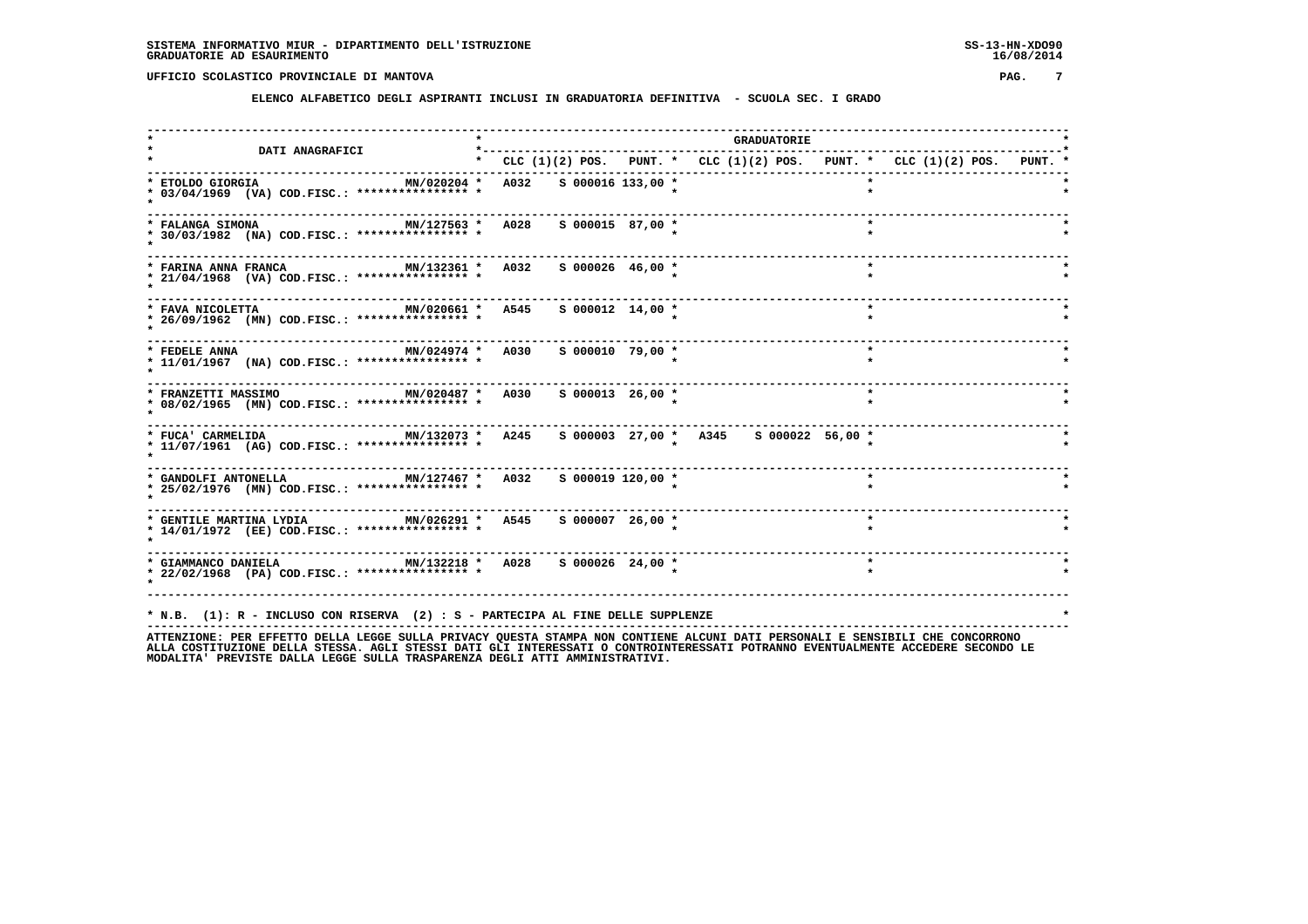**ELENCO ALFABETICO DEGLI ASPIRANTI INCLUSI IN GRADUATORIA DEFINITIVA - SCUOLA SEC. I GRADO**

|                                                                                                                |                                   |                       |                                        | <b>GRADUATORIE</b> |                                                                           |  |
|----------------------------------------------------------------------------------------------------------------|-----------------------------------|-----------------------|----------------------------------------|--------------------|---------------------------------------------------------------------------|--|
| <b>DATI ANAGRAFICI</b>                                                                                         |                                   |                       |                                        |                    | * CLC (1)(2) POS. PUNT. * CLC (1)(2) POS. PUNT. * CLC (1)(2) POS. PUNT. * |  |
| * GIANSIRACUSA LOREDANA<br>MN/129672 *<br>* 08/04/1976 (SR) COD.FISC.: **************** *                      | A030 S 000009 91,00 *             |                       |                                        |                    |                                                                           |  |
| MN/020614 * A032<br>* GIAONI GIANFRANCO<br>* 07/03/1964 (MN) COD.FISC.: **************** *                     |                                   | s 000012 172,00 *     |                                        |                    | $\star$                                                                   |  |
| * GIGLIOTTI ROSANNA<br>* 31/05/1979 (CZ) COD.FISC.: **************** *                                         | MN/132334 * A043 S 000037 30,00 * |                       |                                        |                    | $\star$                                                                   |  |
| MN/022775 * A032<br>* GIONFRA ILARIA<br>* 31/08/1975 (MN) COD.FISC.: **************** *                        |                                   |                       | S 000022 95,00 * AJ77 S 000002 96,35 * |                    |                                                                           |  |
| MN/129896 * AJ77<br>* GOLINELLI MARCO<br>* 29/07/1982 (MN) COD.FISC.: **************** *                       |                                   | $S$ 000003 65,60 *    |                                        |                    | $\star$                                                                   |  |
| MN/020603 * A032<br>* GOZZI GUIDO<br>* 29/03/1963 (MN) COD.FISC.: **************** *                           |                                   | $S$ 000006 205,00 $*$ |                                        |                    | $\star$                                                                   |  |
| MN/026362 * A028 S 000001 147,00 *<br>* GRANDE SILVIA<br>* 20/11/1978 (CZ) COD.FISC.: **************** *       |                                   |                       |                                        |                    | $\star$                                                                   |  |
| MN/129682 * A030 S 000003 157,00 *<br>* GUALTIERI FRANCESCO<br>* 08/05/1965 (MI) COD.FISC.: **************** * |                                   |                       |                                        |                    |                                                                           |  |
| * 21/02/1977 (PA) COD.FISC.: **************** *                                                                |                                   | S 000013 88,00 *      |                                        |                    | $\star$                                                                   |  |
| * INTINI ANTONIA NAZARENA MN/127472 * A043 S 000044 26,00 *<br>* 17/03/1980 (BA) COD.FISC.: **************** * |                                   |                       |                                        |                    |                                                                           |  |
|                                                                                                                |                                   |                       |                                        |                    |                                                                           |  |
| * N.B. (1): R - INCLUSO CON RISERVA (2) : S - PARTECIPA AL FINE DELLE SUPPLENZE                                |                                   |                       |                                        |                    |                                                                           |  |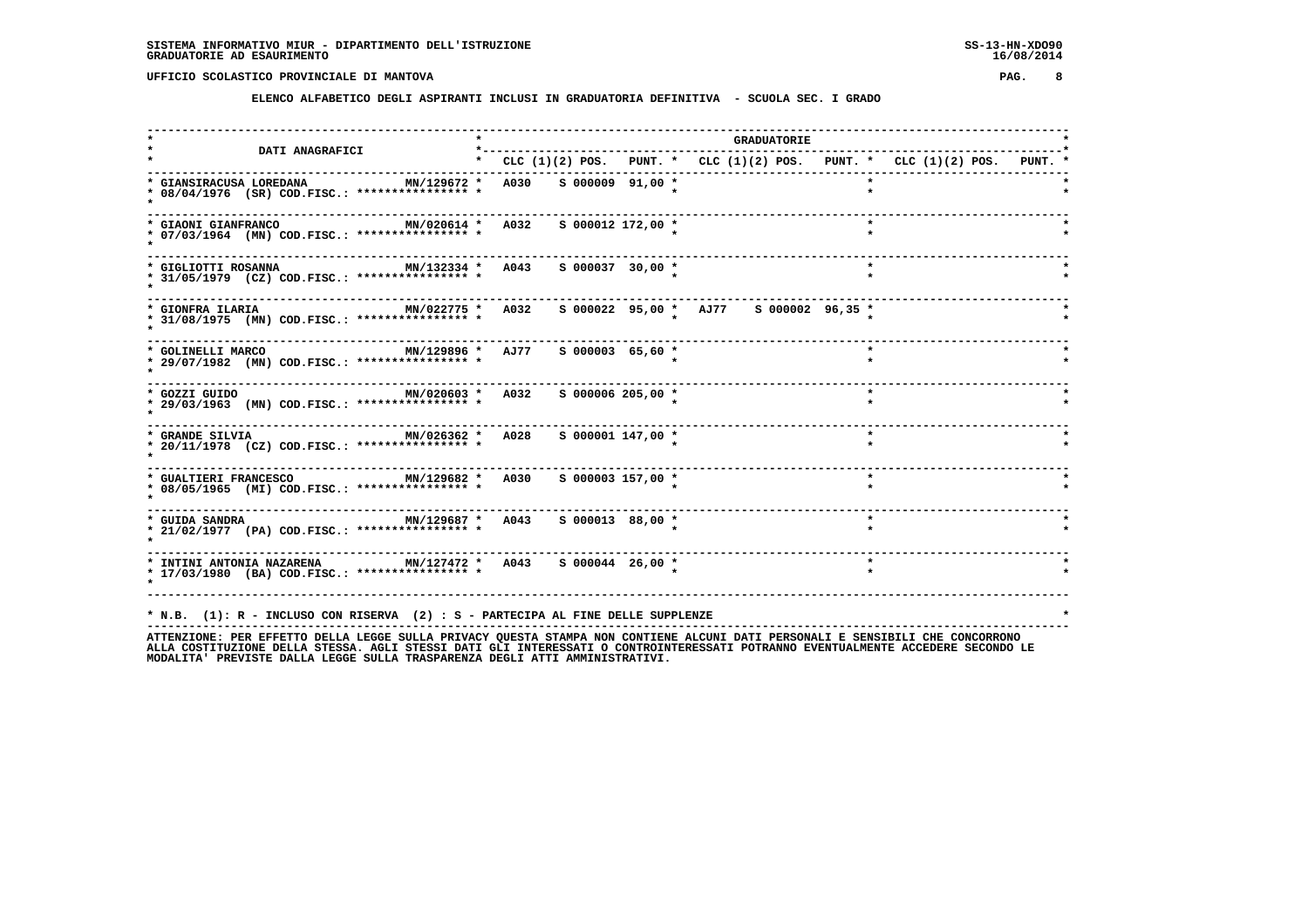**ELENCO ALFABETICO DEGLI ASPIRANTI INCLUSI IN GRADUATORIA DEFINITIVA - SCUOLA SEC. I GRADO**

| <b>DATI ANAGRAFICI</b>                                                                                                          | *---------                                                                      |                    |  | <b>GRADUATORIE</b> |         |  |  |
|---------------------------------------------------------------------------------------------------------------------------------|---------------------------------------------------------------------------------|--------------------|--|--------------------|---------|--|--|
|                                                                                                                                 | * CLC $(1)(2)$ POS. PUNT. * CLC $(1)(2)$ POS. PUNT. * CLC $(1)(2)$ POS. PUNT. * |                    |  |                    |         |  |  |
| * JANUSKAITE NERILE<br>MN/127556 * A032 S 000025 60,00 *<br>* 30/10/1977 (EE) COD.FISC.: **************** *                     |                                                                                 |                    |  |                    |         |  |  |
| MN/132331 * A043 S 000041 27,00 *<br>* LACALAMITA MICHELE<br>* 26/09/1970 (VR) COD.FISC.: **************** *                    |                                                                                 |                    |  |                    | $\star$ |  |  |
| MN/132330 * A043<br>* LANGONE SILVANA<br>* 03/09/1979 (PZ) COD.FISC.: *************** *                                         |                                                                                 | $S$ 000031 34,00 * |  |                    | $\star$ |  |  |
| MN/132328 * A345<br>* LAURIA CONCETTA<br>* 17/09/1965 (AG) COD.FISC.: **************** *                                        |                                                                                 | $S$ 000016 94,00 * |  |                    | $\star$ |  |  |
| * LEANZA GRASSO DANILO SALVATORE MN/132326 * A043<br>* 31/03/1969 (CT) COD.FISC.: **************** *                            |                                                                                 | S 000047 17,00 *   |  |                    | $\star$ |  |  |
| MN/026303 * A545 S 000011 18,00 *<br>* LEHMANN EMMY<br>* 10/08/1969 (MN) COD.FISC.: **************** *                          |                                                                                 |                    |  |                    | $\star$ |  |  |
| * LEONARDI ANGELO PIO               MN/132324 *   A032       000004 299,00 *<br>* 02/02/1960 (CL) COD.FISC.: **************** * |                                                                                 |                    |  |                    | $\star$ |  |  |
| * 07/03/1981 (CT) COD.FISC.: **************** *                                                                                 |                                                                                 |                    |  |                    | $\star$ |  |  |
| * LINARI CLAUDIA $MN/132323$ * A043 \$ 000002 127,00 *<br>* 05/08/1977 (RA) COD.FISC.: **************** *                       |                                                                                 |                    |  |                    | $\star$ |  |  |
| * LINI CRISTINA $MN/020257$ * A030<br>* 08/02/1963 (MI) COD.FISC.: **************** *                                           |                                                                                 | s 000001 181,00 *  |  |                    | $\star$ |  |  |
| * N.B. (1): R - INCLUSO CON RISERVA (2) : S - PARTECIPA AL FINE DELLE SUPPLENZE                                                 |                                                                                 |                    |  |                    |         |  |  |
|                                                                                                                                 |                                                                                 |                    |  |                    |         |  |  |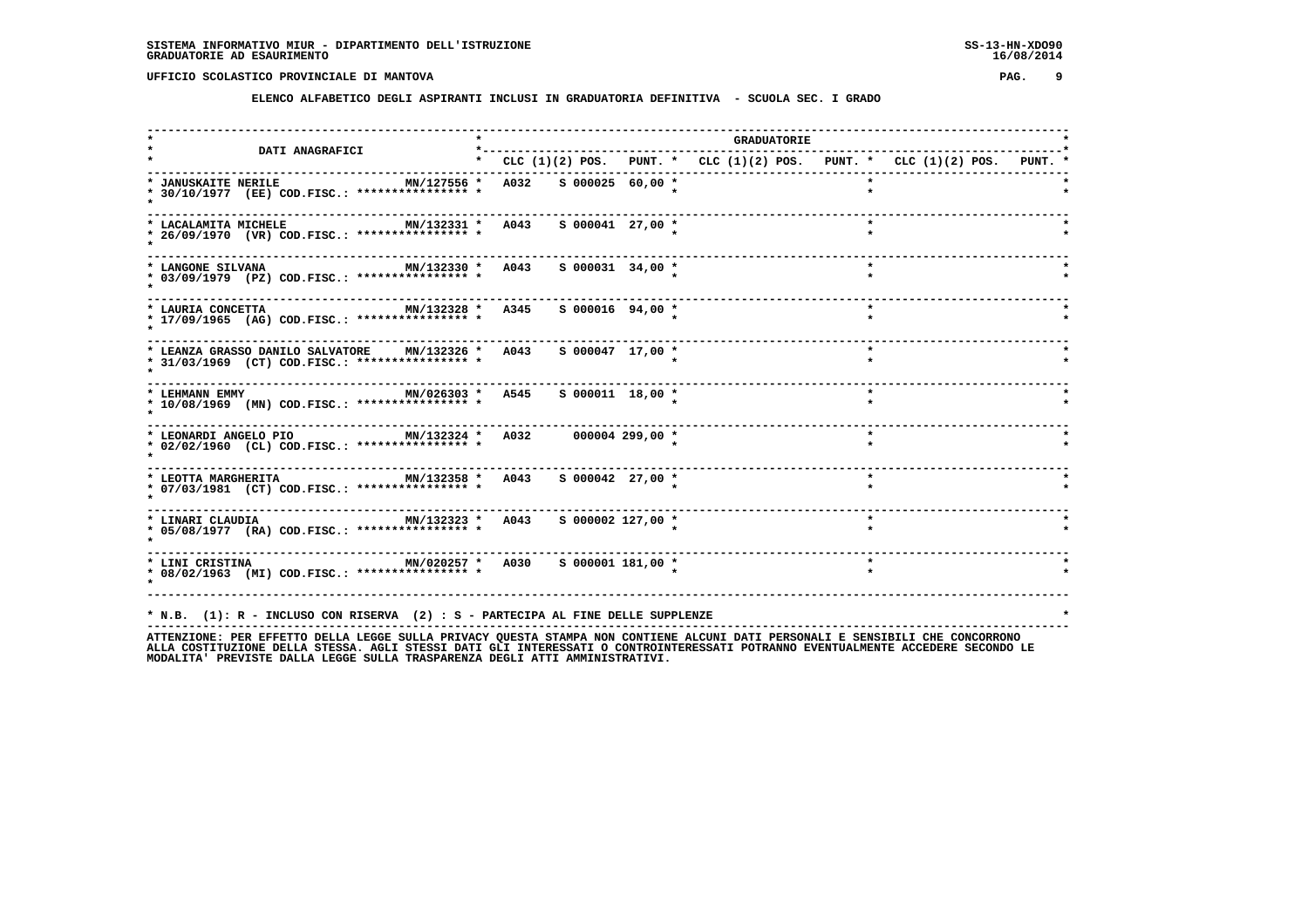**ELENCO ALFABETICO DEGLI ASPIRANTI INCLUSI IN GRADUATORIA DEFINITIVA - SCUOLA SEC. I GRADO**

|                                                                                                                                                                                                                                                                           |                                                                           |                       | <b>GRADUATORIE</b> |         |         |  |
|---------------------------------------------------------------------------------------------------------------------------------------------------------------------------------------------------------------------------------------------------------------------------|---------------------------------------------------------------------------|-----------------------|--------------------|---------|---------|--|
| <b>DATI ANAGRAFICI</b>                                                                                                                                                                                                                                                    | * CLC (1)(2) POS. PUNT. * CLC (1)(2) POS. PUNT. * CLC (1)(2) POS. PUNT. * |                       |                    |         |         |  |
| MN/132321 * A028 S 000028 18,00 *<br>* LO BIANCO LEANDRO<br>* 26/08/1966 (PA) COD.FISC.: **************** *                                                                                                                                                               |                                                                           |                       |                    |         |         |  |
| MN/132038 * AM77<br>* LODI RIZZINI ANNA LUCIA<br>* 06/06/1970 (MN) COD.FISC.: **************** *                                                                                                                                                                          |                                                                           | $S$ 000003 124,25 *   |                    |         |         |  |
| MN/127475 * AM77 S 000001 164,00 *<br>* LODI RIZZINI MIRELLA<br>* 10/09/1964 (CR) COD.FISC.: **************** *                                                                                                                                                           |                                                                           |                       |                    | $\star$ |         |  |
| MN/132318 * A028 S 000027 20,00 *<br>* LUBRANO DANIELA<br>* 30/04/1977 (RC) COD.FISC.: **************** *                                                                                                                                                                 |                                                                           |                       |                    |         | $\star$ |  |
| ------------------------------------<br>MN/020596 * A032<br>* LUPPI SANDRA<br>* 25/11/1962 (MN) COD.FISC.: **************** *                                                                                                                                             |                                                                           | $S$ 000009 214,00 $*$ |                    | $\star$ |         |  |
| ------------------------------<br>MN/026341 * A043<br>* MAIELLO ANDREA<br>* 18/11/1978 (MN) COD.FISC.: **************** *                                                                                                                                                 |                                                                           | S 000032 32,00 *      |                    | $\star$ |         |  |
| ------------------------------------<br>MN/023006 * A345 S 000030 30,00 *<br>* MAIOLINO ROSELLA<br>* 20/04/1972 (SR) COD.FISC.: **************** *                                                                                                                        |                                                                           |                       |                    | $\star$ |         |  |
| MN/026344 * A345 S 000012 117,00 *<br>* MALAGUARNERA DARIO<br>* 21/12/1979 (EN) COD.FISC.: **************** *                                                                                                                                                             |                                                                           |                       |                    | $\star$ |         |  |
| * MALAGUTTI FRANCESCA MN/026345 * A345<br>* 16/08/1960 (MN) COD.FISC.: **************** *                                                                                                                                                                                 |                                                                           | S 000044 15,00 *      |                    | $\star$ |         |  |
| * MALAVASI ALBERTO <b>MN</b> /020592 * A030 S 000004 153,00 *<br>* 02/12/1966 (MN) COD.FISC.: **************** *                                                                                                                                                          |                                                                           |                       |                    | $\star$ |         |  |
| * N.B. (1): R - INCLUSO CON RISERVA (2) : S - PARTECIPA AL FINE DELLE SUPPLENZE<br><u>מומסממממה קשה דדסדסווקס קידו וממססקה דיונה המוחדשוג קווקדיקומי וומון גם ואין המידע מיסקומי המודרס הממקד היוחס מקסקה מקומקס היוחס</u><br>$\lambda$ TTENT $\tau$ $\cap$ NTE $\lambda$ |                                                                           |                       |                    |         |         |  |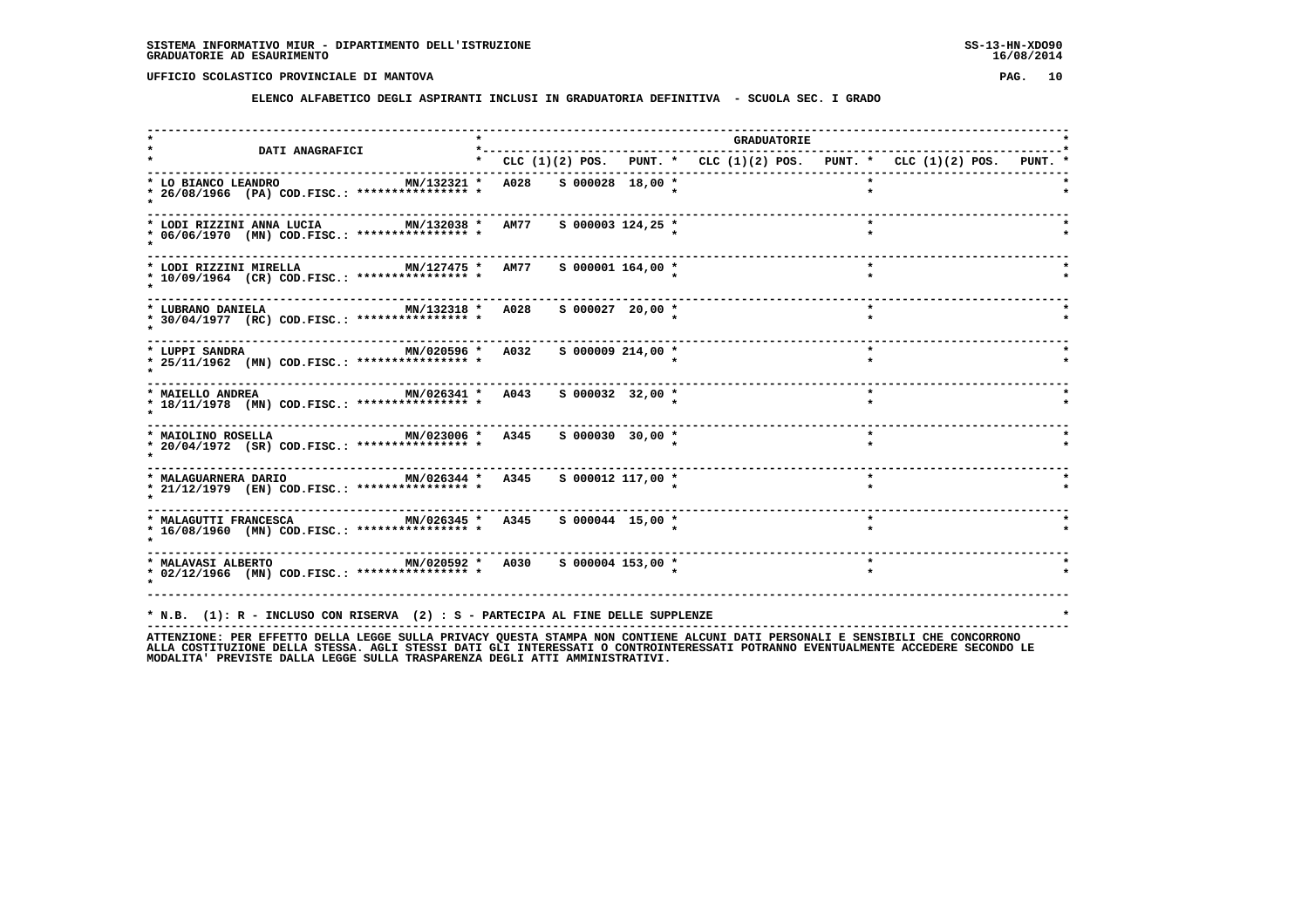**ELENCO ALFABETICO DEGLI ASPIRANTI INCLUSI IN GRADUATORIA DEFINITIVA - SCUOLA SEC. I GRADO**

|                                                                                                                                                                                                                 |                                   |                     | GRADUATORIE                            |         |                                                                           |  |
|-----------------------------------------------------------------------------------------------------------------------------------------------------------------------------------------------------------------|-----------------------------------|---------------------|----------------------------------------|---------|---------------------------------------------------------------------------|--|
| DATI ANAGRAFICI                                                                                                                                                                                                 |                                   |                     |                                        |         | * CLC (1)(2) POS. PUNT. * CLC (1)(2) POS. PUNT. * CLC (1)(2) POS. PUNT. * |  |
| * MALERBA STEFANIA<br>MN/023889 *<br>* 19/08/1969 (MN) COD.FISC.: **************** *                                                                                                                            | A030 S 000007 120,00 *            |                     |                                        |         |                                                                           |  |
| MN/025191 * A345<br>* MAMELI LUCIA<br>* 30/03/1970 (BR) COD.FISC.: **************** *                                                                                                                           |                                   | $S$ 000011 119,00 * |                                        | $\star$ |                                                                           |  |
| * MANFREDINI STEFANIA<br>* 11/03/1966 (MN) COD.FISC.: **************** *                                                                                                                                        | MN/026348 * A545 S 000003 99,00 * |                     |                                        | $\star$ |                                                                           |  |
| * MANTINI ANGELA<br>* 17/07/1974 (PA) COD.FISC.: **************** *                                                                                                                                             | MN/026353 * A028 S 000023 25,00 * |                     |                                        | $\star$ |                                                                           |  |
| MN/024213 * A345<br>* MARETTI MIRELLA<br>* 18/10/1976 (CR) COD.FISC.: **************** *                                                                                                                        |                                   |                     | s 000024 45,00 * A545 s 000010 24,00 * |         |                                                                           |  |
| MN/132315 * A345<br>* MARRONE CONCETTA<br>* 04/03/1968 (CT) COD.FISC.: **************** *                                                                                                                       |                                   | s 000010 125,00 *   |                                        | $\star$ |                                                                           |  |
| ----------------------<br>MN/132312 * A030 S 000016 18,00 *<br>* MAUGERI MARIA CONCETTA<br>* 14/12/1971 (CT) COD.FISC.: **************** *                                                                      |                                   |                     |                                        | $\star$ |                                                                           |  |
| * MAZZARELLA PAOLA MARIA TIZIAN MN/129690 * A030 \$ 000012 29,00 *<br>* 05/04/1968 (LE) COD.FISC.: **************** *                                                                                           |                                   |                     |                                        | $\star$ |                                                                           |  |
| * MENCHETTI FABIO 60 MN/129897 * AJ77 5 000001 160,00 *<br>* 16/12/1982 (LU) COD.FISC.: **************** *                                                                                                      |                                   |                     |                                        |         |                                                                           |  |
| * MERLI GABRIELE MN/127536 * A032 S 000021 116,00 *<br>* 01/01/1975 (LI) COD.FISC.: **************** *                                                                                                          |                                   |                     |                                        | $\star$ |                                                                           |  |
| * N.B. (1): R - INCLUSO CON RISERVA (2) : S - PARTECIPA AL FINE DELLE SUPPLENZE<br>ATTENTIONE. OF FEDERAL ARILLA LECCE CULLA DOTUACY OUFCRA CRANDA NON CONTIENT ALCUNI DATI DEDCONALI F CENCIDILI CUF CONCODONO |                                   |                     |                                        |         |                                                                           |  |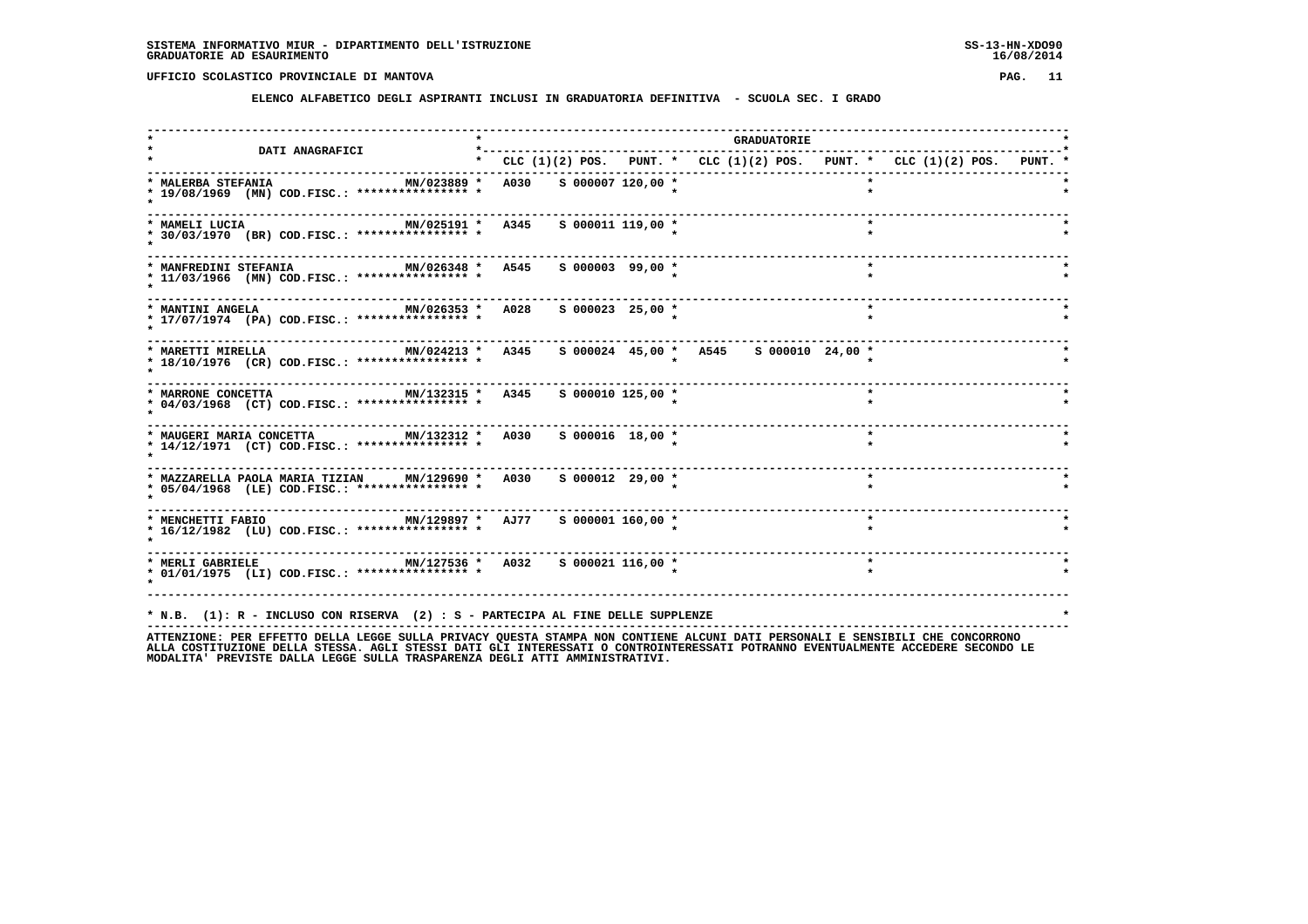**ELENCO ALFABETICO DEGLI ASPIRANTI INCLUSI IN GRADUATORIA DEFINITIVA - SCUOLA SEC. I GRADO**

| <b>DATI ANAGRAFICI</b>                                                                                                                                                                                                   | *-------------------------------------                                    |  | <b>GRADUATORIE</b>                      |         |  |
|--------------------------------------------------------------------------------------------------------------------------------------------------------------------------------------------------------------------------|---------------------------------------------------------------------------|--|-----------------------------------------|---------|--|
|                                                                                                                                                                                                                          | * CLC (1)(2) POS. PUNT. * CLC (1)(2) POS. PUNT. * CLC (1)(2) POS. PUNT. * |  |                                         |         |  |
| * MICHELACCI SANDRA<br>* 08/08/1963 (MN) COD.FISC.: **************** *                                                                                                                                                   | MN/020584 * A345 S 000041 21,00 *                                         |  |                                         |         |  |
| MN/129705 * A345<br>* MINASOLA CRISTINA<br>* 20/05/1978 (TN) COD.FISC.: **************** *                                                                                                                               | $S$ 000002 148,00 $*$                                                     |  |                                         |         |  |
| * MIROBALLO MARCO<br>* 16/01/1979 (TE) COD.FISC.: **************** *                                                                                                                                                     | MN/129707 * A028 S 000009 116,00 *                                        |  |                                         | $\star$ |  |
| * MOLINARI MARGHERITA<br>* 02/12/1980 (MO) COD.FISC.: **************** *                                                                                                                                                 | MN/026416 * A028 S 000020 28,00 *                                         |  |                                         | $\star$ |  |
| MN/132306 * A028<br>* MONASTRA PAOLA<br>* 01/01/1974 (PA) COD.FISC.: **************** *                                                                                                                                  | $S$ 000024 25,00 *                                                        |  |                                         |         |  |
| -----------------------<br>MN/026420 * A043<br>* MORANDI FEDERICA<br>* 13/07/1979 (PC) COD.FISC.: *************** *                                                                                                      | $S$ 000033 31,00 *                                                        |  |                                         | $\star$ |  |
| MN/023425 * A345<br>* MORBINI INES<br>* 08/10/1972 (MN) COD.FISC.: **************** *                                                                                                                                    |                                                                           |  | s 000031 30,00 * A545 s 000002 120,00 * |         |  |
| MN/023440 * A032 S 000013 168,00 *<br>* MORELLI BARBARA<br>* 18/04/1970 (MN) COD.FISC.: **************** *                                                                                                               |                                                                           |  |                                         |         |  |
| * MORETTI GRAZIA * 1999 MN/026425 * 1994<br>* 18/04/1961 (MN) COD.FISC.: **************** *                                                                                                                              | $S$ 000034 27,00 *                                                        |  |                                         |         |  |
| * 06/05/1983 (AP) COD.FISC.: **************** *                                                                                                                                                                          |                                                                           |  |                                         | $\star$ |  |
| * N.B. (1): R - INCLUSO CON RISERVA (2) : S - PARTECIPA AL FINE DELLE SUPPLENZE<br>ATTENTIONE. OF FEET ON THE CONFIDENTIAL STILLE STILLER ON THE STANDA NON CONTIENT ALCUNITE ATTE OF CONTALLE CENCELLITE CUP CONCORDONO |                                                                           |  |                                         |         |  |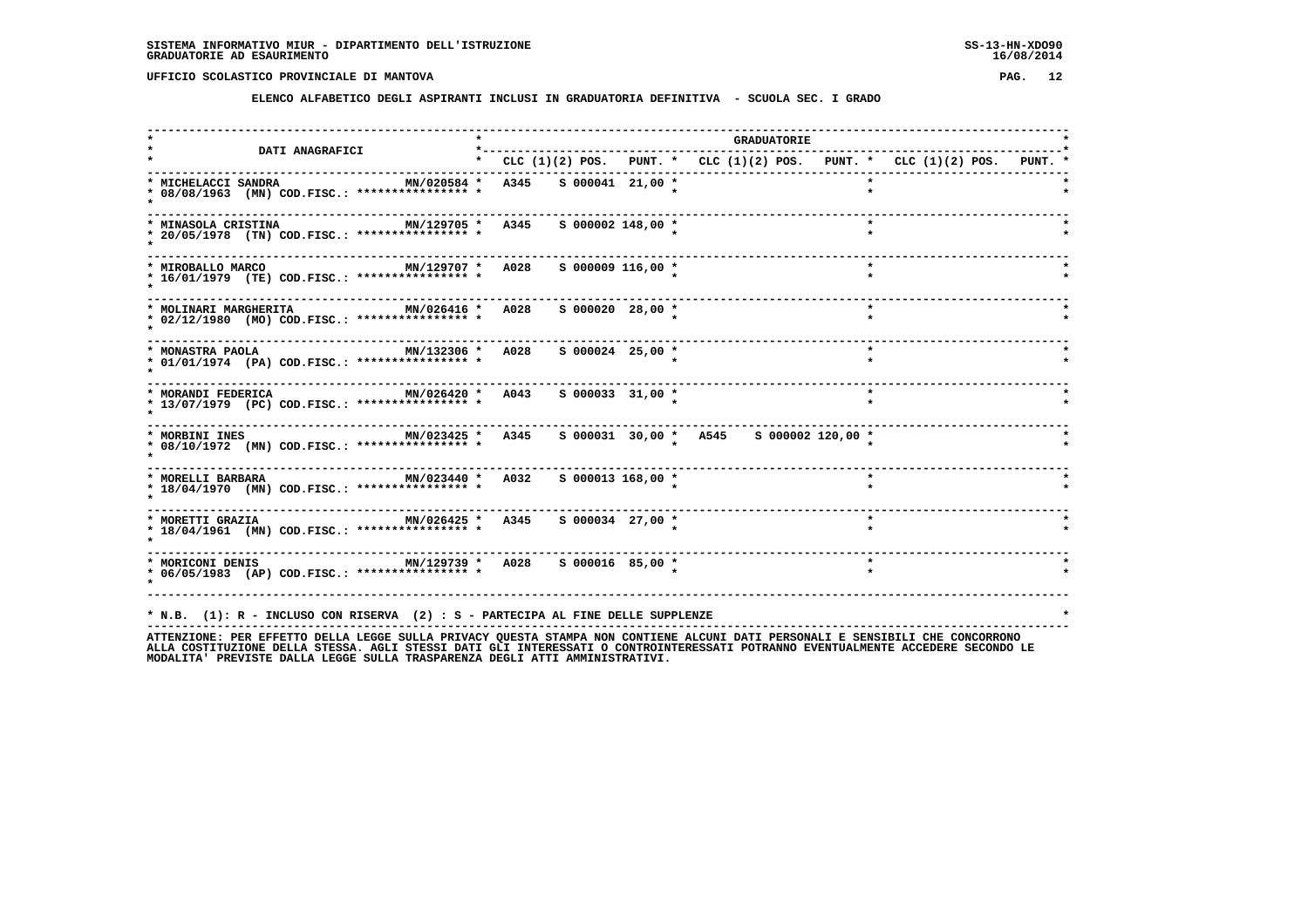**ELENCO ALFABETICO DEGLI ASPIRANTI INCLUSI IN GRADUATORIA DEFINITIVA - SCUOLA SEC. I GRADO**

|                                                                                                                                                                                                  |                                                                           |                    |  | <b>GRADUATORIE</b> |         |         |  |  |
|--------------------------------------------------------------------------------------------------------------------------------------------------------------------------------------------------|---------------------------------------------------------------------------|--------------------|--|--------------------|---------|---------|--|--|
| <b>DATI ANAGRAFICI</b>                                                                                                                                                                           | * CLC (1)(2) POS. PUNT. * CLC (1)(2) POS. PUNT. * CLC (1)(2) POS. PUNT. * |                    |  |                    |         |         |  |  |
| * MOSCONI FRANCESCA<br>* 08/06/1971 (BS) COD.FISC.: **************** *                                                                                                                           | MN/132305 * A345 S 000025 42,00 *                                         |                    |  |                    |         |         |  |  |
| MN/127543 * A043<br>* MUTTI DANIELA<br>* 12/11/1982 (MN) COD.FISC.: **************** *                                                                                                           |                                                                           | $S$ 000022 81,00 * |  |                    |         |         |  |  |
| * NAPPA SABINA<br>* 25/08/1979 (AV) COD.FISC.: **************** *                                                                                                                                | MN/129753 * A043 S 000012 88,00 *                                         |                    |  |                    |         | $\star$ |  |  |
| * NICOLOSI FLAVIA VALENTINA MN/132303 * A043 S 000004 110,00 *<br>* 25/11/1968 (CT) COD.FISC.: **************** *                                                                                |                                                                           |                    |  |                    |         | $\star$ |  |  |
| MN/132040 * AB77<br>* NIGRELLI FEDERICO<br>* 07/02/1983 (MN) COD.FISC.: **************** *                                                                                                       |                                                                           | $S$ 000001 94,80 * |  |                    |         |         |  |  |
| -----------------------------------<br>MN/132342 * A059<br>* NIGRO SILVIA<br>* 09/12/1973 (CT) COD.FISC.: **************** *                                                                     |                                                                           | $S$ 000001 43,00 * |  |                    | $\star$ |         |  |  |
| MN/026264 * A032<br>* ORDONSELLI VITTORIO<br>* 10/10/1963 (GE) COD.FISC.: **************** *                                                                                                     |                                                                           | S 000017 133,00 *  |  |                    | $\star$ |         |  |  |
| MN/129730 * A028 S 000011 111,00 *<br>* ORLANDO DARIA<br>* 29/10/1979 (PA) COD.FISC.: **************** *                                                                                         |                                                                           |                    |  |                    |         |         |  |  |
| * PALMIERI MARIA GRAZIA           MN/026277 *   A030<br>* 11/01/1967 (EE) COD.FISC.: **************** *                                                                                          |                                                                           | S 000006 120,00 *  |  |                    |         |         |  |  |
| * PASSIGATO SILVIA $MN/129743$ * A043 S 000007 102,00 *<br>* 23/08/1976 (MN) COD.FISC.: **************** *                                                                                       |                                                                           |                    |  |                    | $\star$ |         |  |  |
| * N.B. (1): R - INCLUSO CON RISERVA (2) : S - PARTECIPA AL FINE DELLE SUPPLENZE<br>ATTENTIONE. סטס בספרידות המוכסים מודות המוכנית המוכים מהתאום את המוכנית המוכנית הממשברים היוסטות המוכסים המוכ |                                                                           |                    |  |                    |         |         |  |  |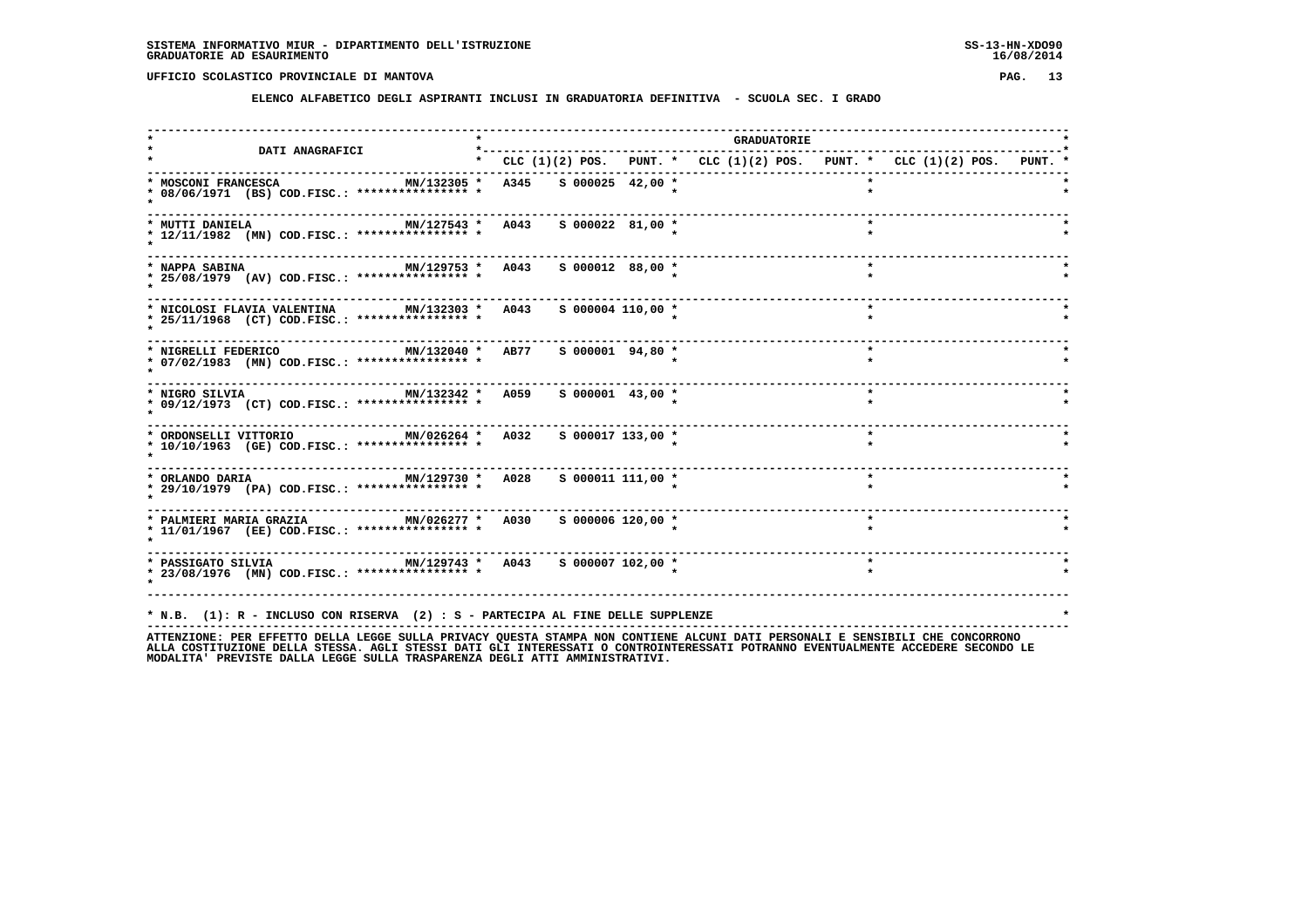**ELENCO ALFABETICO DEGLI ASPIRANTI INCLUSI IN GRADUATORIA DEFINITIVA - SCUOLA SEC. I GRADO**

|                                                                                                                                                                                                                          |                                                                           |  | <b>GRADUATORIE</b> |         |         |  |  |
|--------------------------------------------------------------------------------------------------------------------------------------------------------------------------------------------------------------------------|---------------------------------------------------------------------------|--|--------------------|---------|---------|--|--|
| <b>DATI ANAGRAFICI</b><br>-----------------------------------                                                                                                                                                            | * CLC (1)(2) POS. PUNT. * CLC (1)(2) POS. PUNT. * CLC (1)(2) POS. PUNT. * |  |                    |         |         |  |  |
| MN/132369 * A043 S 000003 112,00 *<br>* PATERA TIZIANA<br>* 17/12/1976 (EE) COD.FISC.: **************** *                                                                                                                |                                                                           |  |                    |         |         |  |  |
| * PATERNO' GABRIELLA MARIA<br>* 24/01/1981 (CT) COD.FISC.: **************** *                                                                                                                                            | MN/129748 * A043 S 000025 54,00 *                                         |  |                    |         |         |  |  |
| MN/127485 * A043<br>* PATRONCINI NOVELLA<br>* 03/12/1980 (PE) COD.FISC.: **************** *                                                                                                                              | $S$ 000024 56,00 *                                                        |  |                    |         | $\star$ |  |  |
| * PERFETTI EVA<br>* 08/01/1965 (PS) COD.FISC.: **************** *                                                                                                                                                        | MN/020567 * A032 S 000024 64,00 *                                         |  |                    |         | $\star$ |  |  |
| MN/129752 * A043<br>* PESARE FABIOLA<br>* 22/02/1980 (TA) COD.FISC.: **************** *                                                                                                                                  | S 000028 40,00 *                                                          |  |                    |         |         |  |  |
| MN/022839 * A345<br>* PIRONDINI SIMONA<br>* 06/05/1967 (MN) COD.FISC.: **************** *                                                                                                                                | $S$ 000040 23,00 $*$                                                      |  |                    |         | $\star$ |  |  |
| MN/020648 * A032<br>* PISANI CATERINA<br>* 24/10/1966 (MN) COD.FISC.: **************** *                                                                                                                                 | $S$ 000011 196,00 *                                                       |  |                    |         | $\star$ |  |  |
| MN/023556 * A043 S 000046 18,00 *<br>* POZZI VIRNA<br>* 21/01/1976 (MN) COD.FISC.: **************** *                                                                                                                    |                                                                           |  |                    |         | $\star$ |  |  |
| * PROTOPAPA MAURA GERALDINE MN/025215 * A345 S 000009 130,00 *<br>* 16/03/1968 (BR) COD.FISC.: **************** *                                                                                                        |                                                                           |  |                    |         |         |  |  |
| * PURICELLA DANIELA $MN/026423$ * $A043$ \$ 000006 102,00 *<br>* 29/04/1977 (BR) COD.FISC.: **************** *                                                                                                           |                                                                           |  |                    | $\star$ |         |  |  |
| * N.B. (1): R - INCLUSO CON RISERVA (2) : S - PARTECIPA AL FINE DELLE SUPPLENZE<br>ATTENTIONE. OF FEET ON THE CONFIDENTIAL STILLE STILLER ON THE STANDA NON CONTIENT ALCUNITE ATTE OF CONTALLE CENCELLITE CUP CONCORDONO |                                                                           |  |                    |         |         |  |  |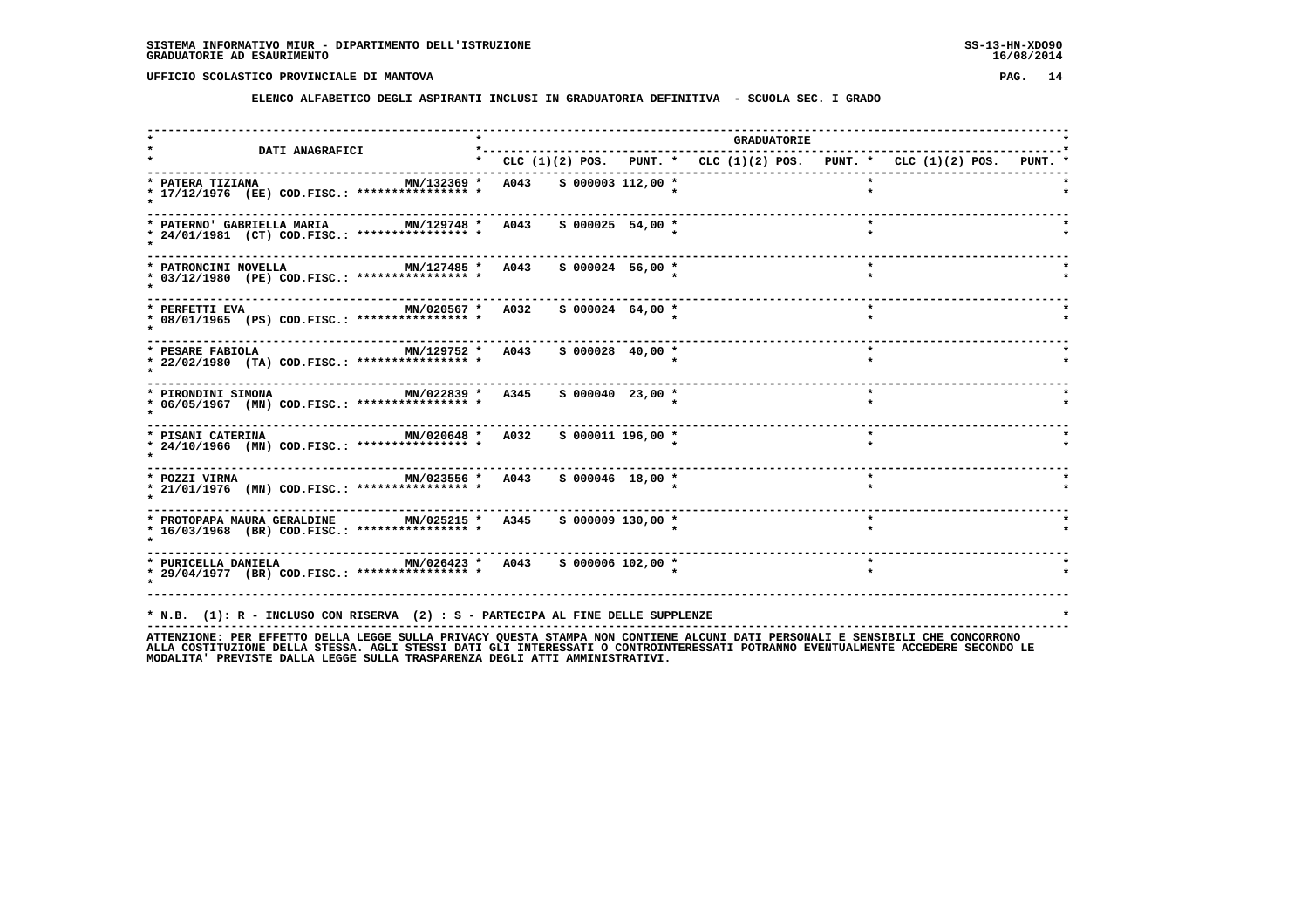**ELENCO ALFABETICO DEGLI ASPIRANTI INCLUSI IN GRADUATORIA DEFINITIVA - SCUOLA SEC. I GRADO**

| DATI ANAGRAFICI                                                                                                                      | *---------            |                       |  | <b>GRADUATORIE</b> |                                                                           |  |
|--------------------------------------------------------------------------------------------------------------------------------------|-----------------------|-----------------------|--|--------------------|---------------------------------------------------------------------------|--|
|                                                                                                                                      |                       |                       |  |                    | * CLC (1)(2) POS. PUNT. * CLC (1)(2) POS. PUNT. * CLC (1)(2) POS. PUNT. * |  |
| * RACCUIA ANNA<br>MN/129862 *<br>* 05/03/1968 (CT) COD.FISC.: **************** *                                                     | A345 S 000023 51,00 * |                       |  |                    |                                                                           |  |
| MN/129738 * A043<br>* RANDAZZO ANTONIETTA<br>* 25/07/1976 (PA) COD.FISC.: **************** *                                         |                       | $S$ 000016 87,00 *    |  |                    |                                                                           |  |
| MN/129741 * A043<br>* RAUSO MIRKO<br>* 04/03/1978 (PZ) COD.FISC.: **************** *                                                 |                       | $S$ 000048 16,00 *    |  |                    | $\star$                                                                   |  |
| MN/129755 * A345 S 000008 136,00 *<br>* RENDA ORNELLA<br>* 09/06/1980 (PA) COD.FISC.: **************** *                             |                       |                       |  |                    | $\star$                                                                   |  |
| MN/129796 * A043<br>* ROMANO GIOVANNA<br>* 12/06/1979 (PA) COD.FISC.: **************** *                                             |                       | $S$ 000008 100,00 $*$ |  |                    | $\star$                                                                   |  |
| MN/129799 * A043<br>* ROSATO MARIA ANTONIETTA<br>* 05/01/1973 (LE) COD.FISC.: **************** *                                     |                       | S 000017 87,00 *      |  |                    | $\star$                                                                   |  |
| MN/023940 * A345 S 000027 39,00 * A545 S 000006 27,00 *<br>* ROSSI CHIARA<br>* 03/07/1974 (RE) COD.FISC.: **************** *         |                       |                       |  |                    |                                                                           |  |
| * 04/09/1971 (SA) COD.FISC.: **************** *                                                                                      |                       |                       |  |                    |                                                                           |  |
| * ROVESTA MANUELA <b>MANUELA</b> MAN / 026324 * A545<br>* 10/09/1962 (MN) COD.FISC.: **************** *                              |                       | S 000001 179,00 *     |  |                    | $\star$                                                                   |  |
| * SABBETTA CHIARA                       MN/127553 *   A043     S 000010   94,00 *<br>* 11/06/1981 (SA) COD.FISC.: **************** * |                       |                       |  |                    | $\star$                                                                   |  |
| * N.B. (1): R - INCLUSO CON RISERVA (2) : S - PARTECIPA AL FINE DELLE SUPPLENZE                                                      |                       |                       |  |                    |                                                                           |  |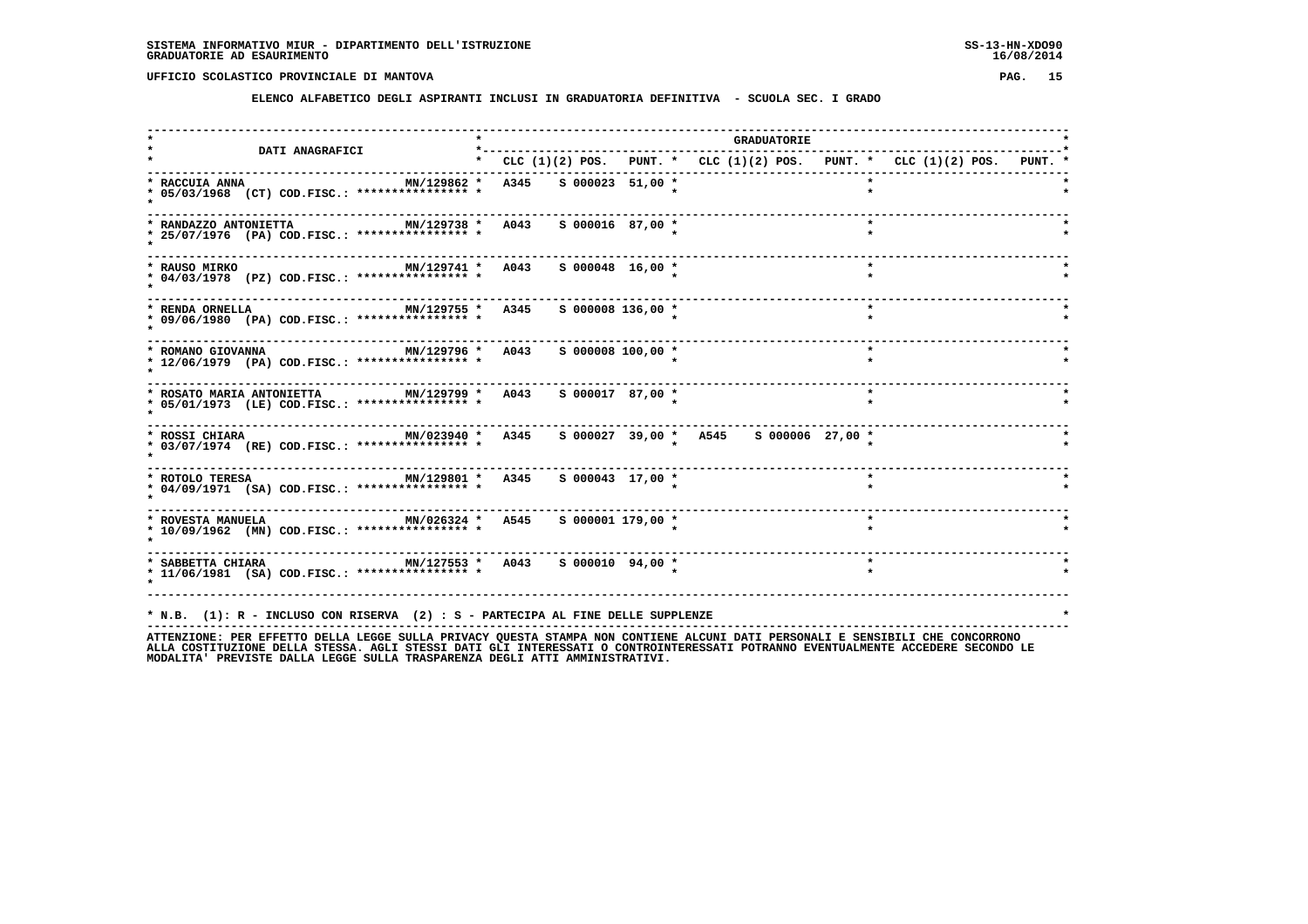**ELENCO ALFABETICO DEGLI ASPIRANTI INCLUSI IN GRADUATORIA DEFINITIVA - SCUOLA SEC. I GRADO**

| <b>DATI ANAGRAFICI</b>                                                                                                                                                                                                   | *-------------------------------------                                    |                       | <b>GRADUATORIE</b> |  |         |  |  |
|--------------------------------------------------------------------------------------------------------------------------------------------------------------------------------------------------------------------------|---------------------------------------------------------------------------|-----------------------|--------------------|--|---------|--|--|
|                                                                                                                                                                                                                          | * CLC (1)(2) POS. PUNT. * CLC (1)(2) POS. PUNT. * CLC (1)(2) POS. PUNT. * |                       |                    |  |         |  |  |
| MN/127493 * A028 S S 000021 28,00 *<br>* SACCHI ENRICA<br>* 19/08/1976 (MN) COD.FISC.: **************** *                                                                                                                |                                                                           |                       |                    |  |         |  |  |
| MN/023884 * A030<br>* SACCHI SILVIA<br>* 22/11/1963 (MN) COD.FISC.: **************** *                                                                                                                                   |                                                                           | $S$ 000011 54,00 *    |                    |  |         |  |  |
| MN/132110 * A030 S 000015 19,00 *<br>* SAGGESE NICOLA<br>* 18/09/1967 (FG) COD.FISC.: **************** *                                                                                                                 |                                                                           |                       |                    |  | $\star$ |  |  |
| MN/127495 * A028 S 000031 27,00 *<br>* SANFILIPPO DEBORA<br>* 19/08/1977 (EE) COD.FISC.: **************** *                                                                                                              |                                                                           |                       |                    |  | $\star$ |  |  |
| ------------------------------------<br>MN/001164 * A032<br>* SANTORO MICHELE<br>* 27/11/1956 (MN) COD.FISC.: **************** *                                                                                         |                                                                           | $S$ 000003 300,00 $*$ |                    |  |         |  |  |
| MN/001161 * A032<br>* SANTORO STEFANO<br>* 06/01/1961 (MN) COD.FISC.: **************** *                                                                                                                                 |                                                                           | $S$ 000001 307,00 $*$ |                    |  | $\star$ |  |  |
| MN/026405 * A345 S 000035 27,00 *<br>* SARTOR ENRICA<br>* 31/05/1972 (MN) COD.FISC.: **************** *                                                                                                                  |                                                                           |                       |                    |  | $\star$ |  |  |
| * SAVOCA LUCINOVO CALOGERO MN/129787 * A345 S 000015 107,00 *<br>* 16/09/1979 (EE) COD.FISC.: **************** *                                                                                                         |                                                                           |                       |                    |  |         |  |  |
| * SCAGLIARINI ILARIA               MN/129790 *   A043<br>* 22/04/1977 (CH) COD.FISC.: **************** *                                                                                                                 |                                                                           | S 000020 84,00 *      |                    |  |         |  |  |
| * SCARPANTI ELENA                         MN/026370 *   A043     S 000027   40,00 *<br>* 17/04/1975 (MN) COD.FISC.: **************** *                                                                                   |                                                                           |                       |                    |  | $\star$ |  |  |
| * N.B. (1): R - INCLUSO CON RISERVA (2) : S - PARTECIPA AL FINE DELLE SUPPLENZE<br>ATTENTIONE. OF FEET ON THE CONFIDENTIAL STILLE STILLER ON THE STANDA NON CONTIENT ALCUNITE ATTE OF CONTALLE CENCELLITE CUP CONCORDONO |                                                                           |                       |                    |  |         |  |  |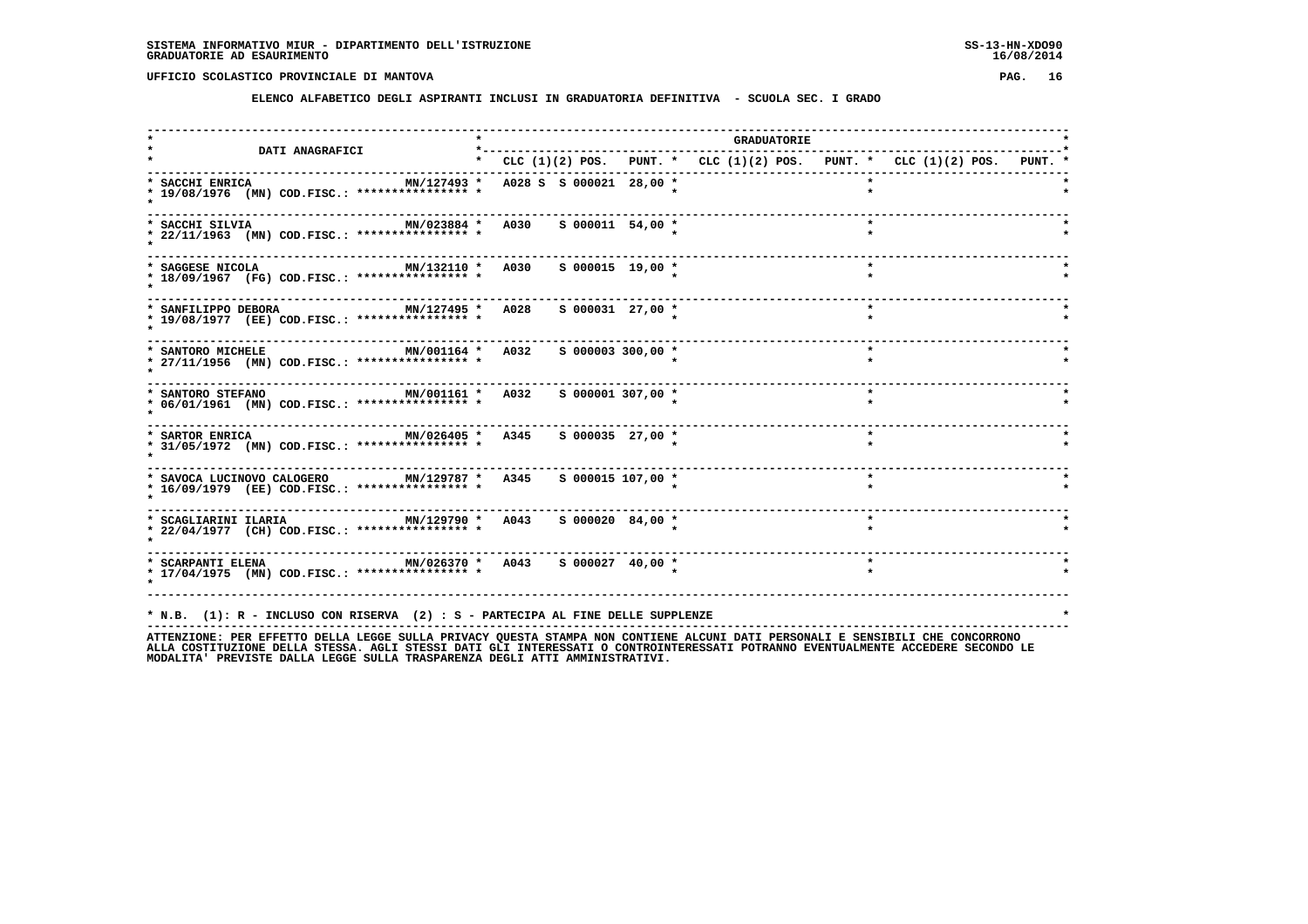**ELENCO ALFABETICO DEGLI ASPIRANTI INCLUSI IN GRADUATORIA DEFINITIVA - SCUOLA SEC. I GRADO**

| <b>DATI ANAGRAFICI</b>                                                                                      | <b>GRADUATORIE</b> |                                   |  |  |                                                                           |  |  |  |  |  |  |
|-------------------------------------------------------------------------------------------------------------|--------------------|-----------------------------------|--|--|---------------------------------------------------------------------------|--|--|--|--|--|--|
|                                                                                                             |                    |                                   |  |  | * CLC (1)(2) POS. PUNT. * CLC (1)(2) POS. PUNT. * CLC (1)(2) POS. PUNT. * |  |  |  |  |  |  |
| * SCARPARI ALESSANDRA<br>* 11/05/1963 (MN) COD.FISC.: **************** *                                    |                    |                                   |  |  | MN/020640 * A245 S 000002 35,00 * A345 S 000005 141,00 *                  |  |  |  |  |  |  |
| MN/129810 * A028 S 000017 75,00 *<br>* SCHIAVONE MANUELA<br>* 30/03/1981 (LE) COD.FISC.: **************** * |                    |                                   |  |  | $\star$                                                                   |  |  |  |  |  |  |
| * SCIACCA MONICA<br>* 05/11/1981 (CT) COD.FISC.: **************** *                                         |                    | MN/129811 * A043 S 000019 85,00 * |  |  | $\star$                                                                   |  |  |  |  |  |  |
| MN/132349 * A028<br>* SCIORTINO GIOVANNA<br>* 07/08/1966 (PA) COD.FISC.: **************** *                 |                    | $S$ 000030 14,00 $*$              |  |  | $\star$                                                                   |  |  |  |  |  |  |
| * SCOLLICA GIUSEPPINA 600 MN/026378 * A028<br>* 03/05/1982 (BI) COD.FISC.: **************** *               |                    | $S$ 000018 54,00 $*$              |  |  | $\star$                                                                   |  |  |  |  |  |  |
| * SCOTTO DI MARCO STEFANIA MN/129820 * A043<br>* 24/04/1980 (BR) COD.FISC.: **************** *              |                    | $S$ 000021 82,00 $*$              |  |  | $\star$                                                                   |  |  |  |  |  |  |
| * SETTEMBRI EZIO<br>* 01/02/1981 (MC) COD.FISC.: **************** *                                         |                    |                                   |  |  | $\star$                                                                   |  |  |  |  |  |  |
| * 18/07/1965 (LO) COD.FISC.: **************** *                                                             |                    | S 000007 262,00 *                 |  |  | $\star$                                                                   |  |  |  |  |  |  |
| * 16/12/1977 (BS) COD.FISC.: **************** *                                                             |                    |                                   |  |  | $\star$                                                                   |  |  |  |  |  |  |
| * SPIGONI NADIA $MN/127502$ * A028 \$ 000013 102,00 *<br>* 23/07/1975 (RM) COD.FISC.: **************** *    |                    |                                   |  |  | $\star$                                                                   |  |  |  |  |  |  |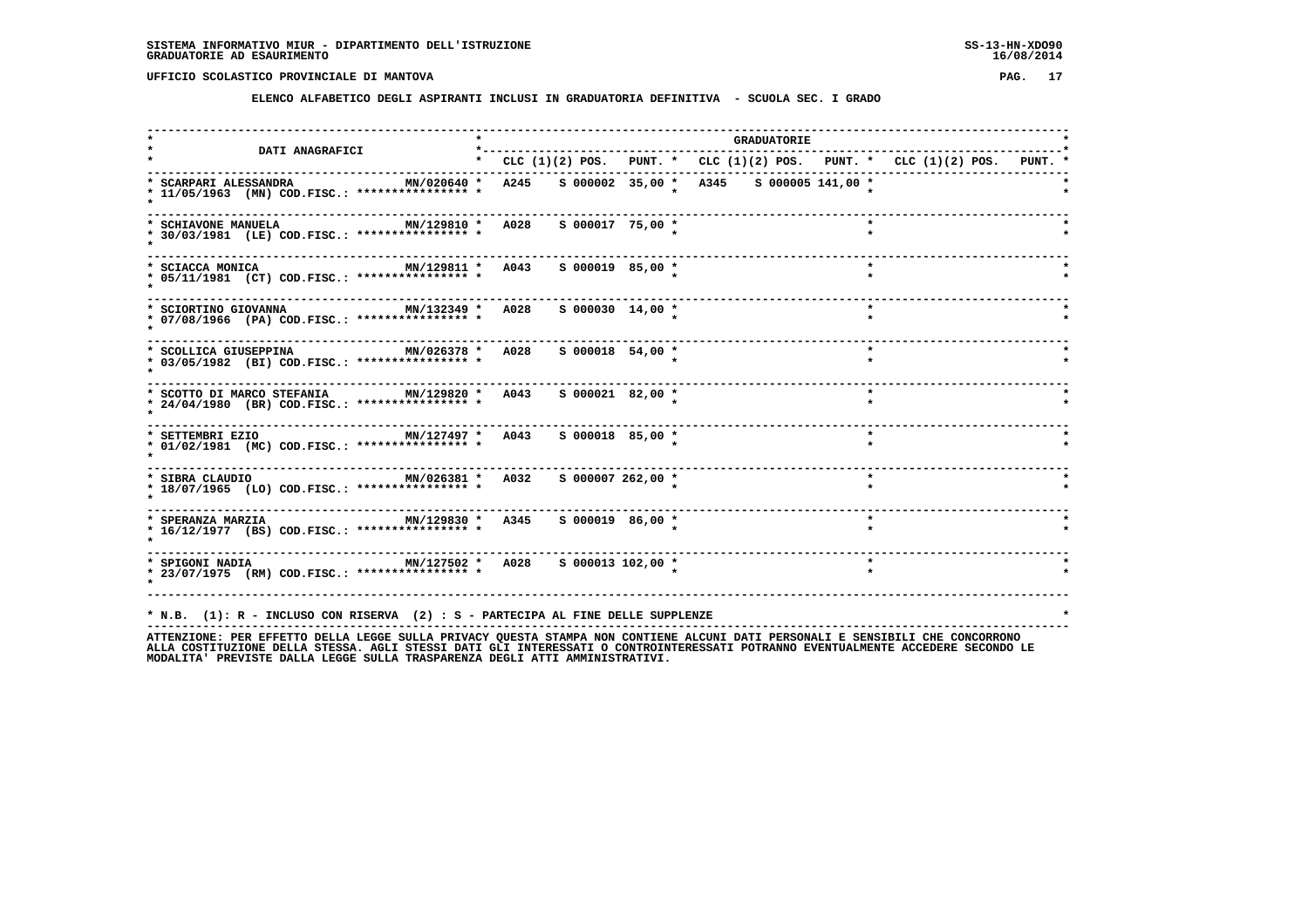**ELENCO ALFABETICO DEGLI ASPIRANTI INCLUSI IN GRADUATORIA DEFINITIVA - SCUOLA SEC. I GRADO**

| <b>DATI ANAGRAFICI</b>                                                                                                                  | *---------                                                                |                      |  | GRADUATORIE |         |  |  |
|-----------------------------------------------------------------------------------------------------------------------------------------|---------------------------------------------------------------------------|----------------------|--|-------------|---------|--|--|
|                                                                                                                                         | * CLC (1)(2) POS. PUNT. * CLC (1)(2) POS. PUNT. * CLC (1)(2) POS. PUNT. * |                      |  |             |         |  |  |
| MN/026426 *<br>* TASSONE SIMONA<br>* 21/11/1973 (CZ) COD.FISC.: **************** *                                                      | A028                                                                      | $S$ 000004 136,00 *  |  |             |         |  |  |
| * TEDESCHI ALESSIO RUBENS RIC MN/132037 * AN77<br>* 05/09/1977 (EE) COD.FISC.: **************** *                                       |                                                                           | $S$ 000001 130,00 *  |  |             | $\star$ |  |  |
| MN/024964 * A043<br>* TELLINI GIULIA<br>* 07/01/1978 (MN) COD.FISC.: **************** *                                                 |                                                                           | $S$ 000043 26,00 *   |  |             | $\star$ |  |  |
| MN/026399 * A345<br>* TOSCHI ANASTASIA<br>* 03/09/1981 (CR) COD.FISC.: **************** *                                               |                                                                           | S 000020 78,00 *     |  |             | $\star$ |  |  |
| * TRAVERTINO GRANDE ROMINA MN/129823 * A043<br>* 16/08/1980 (EE) COD.FISC.: **************** *                                          |                                                                           | $S$ 000040 27,00 $*$ |  |             | $\star$ |  |  |
| $MN/129826$ *<br>* TRIVELLI SALVATORE<br>* 07/11/1981 (NA) COD.FISC.: **************** *                                                | A028                                                                      | $S$ 000014 96,00 *   |  |             | $\star$ |  |  |
| * TROIA ANGELA                             MN/129827 *   A043     S 000009   98,00 *<br>* 30/05/1978 (PA) COD.FISC.: **************** * |                                                                           |                      |  |             | $\star$ |  |  |
| * TRUZZI LUCIA $MN/001154$ * A032<br>* 02/10/1964 (MN) COD.FISC.: **************** *                                                    |                                                                           | S 000002 302,00 *    |  |             |         |  |  |
| * 21/05/1963 (CR) COD.FISC.: **************** *                                                                                         |                                                                           | S 000022 27,00 *     |  |             | $\star$ |  |  |
| * VANZINI ALBERTO                       MN/001179 *   A032       000005 194,00 *<br>* 05/12/1960 (MO) COD.FISC.: **************** *     |                                                                           |                      |  |             |         |  |  |
|                                                                                                                                         |                                                                           |                      |  |             |         |  |  |
| * N.B. (1): R - INCLUSO CON RISERVA (2) : S - PARTECIPA AL FINE DELLE SUPPLENZE                                                         |                                                                           |                      |  |             |         |  |  |